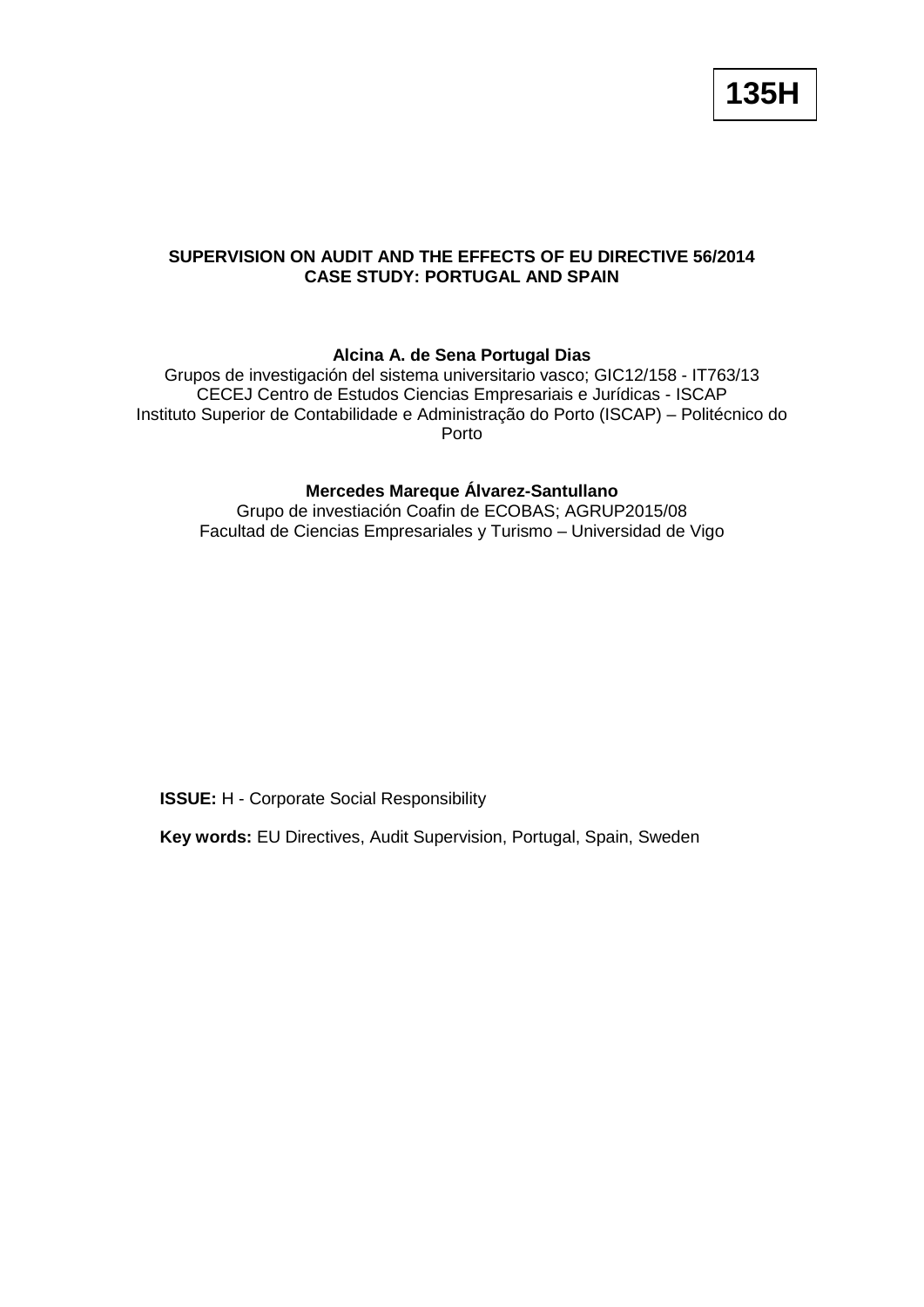### **SUPERVISION ON AUDIT AND THE EFFECTS OF EU DIRECTIVE 56/2014 CASE STUDY: PORTUGAL AND SPAIN**

### **Abstract**

This paper will consider the transposition of EU Directives either in Portugal or in Spain. It is well known that their aim is to reinforce the audit supervision. The impact of last Directive 56/2014 will be reflected under the Portuguses and the Spanish frame law. As a consequence the supervision on auditors will be considered and the charges connected to this supervision will be described concluding that there are some differences either as to their value or as to their independence of duties. As final remark a good practice from Sweden on these issues will be displayed.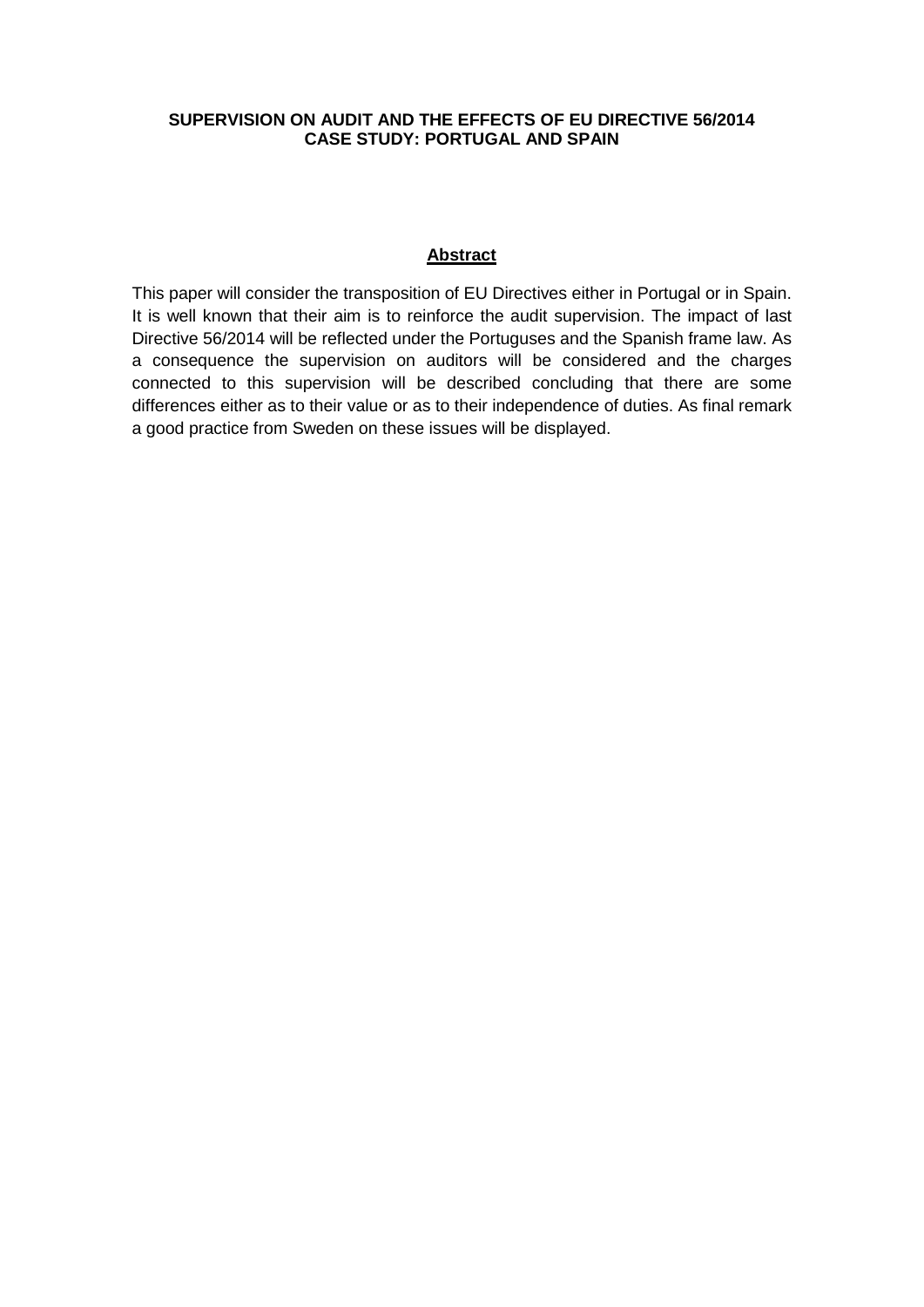#### **Introduction**

The past years have highlighted certain corporate governance shortcomings in European listed companies. These shortcomings relate to different actors: companies' and their boards shareholders (institutional investors and asset managers) and proxy advisors. From these events some have mostly contributed to some bankrupcies and failures of organizations. In brief and about this issue two main problems stand: insufficient engagement of shareholders and the lack of adequate transparency.

Stakeholders were consulted on two Green Papers ("Corporate governance in financial institution" and "The EU corporate governance framework"). In relation to what they considered to be the most important issues to be tackled at European level and based on these consultations and further analysis, the Commission's Action Plan concluded: European company law and corporate governance - a modern legal framework for more engaged shareholders and sustainable companies provides the Commission's roadmap in the area, should be based on two objectives: enhancing transparency and engaging shareholders. This Action Plan announces a number of initiatives, amongst other, a potential revision of the Shareholder Rights Directive – what has occurred.

In order to contribute to the long-term sustainability of EU companies, to create an attractive environment for shareholders and to enhance cross-border voting by improving the efficiency of the equity investment chain in order to contribute to growth, jobs creation and EU competitiveness a renewed strategy must be considered based on better operating conditions for listed companies. This goal would require the realisation of the following specific objectives:

- 1) Increase the level and quality of engagement of asset owners and asset managers with their investee companies
- 2) Create a better link between pay and performance of company directors
- 3) Enhance transparency and shareholder oversight on related party transactions
- 4) Ensure reliability and quality of advice of proxy advisors
- 5) Facilitate transmission of cross-border information (including voting) across the investment chain in particular through shareholder identification.

To reach all these aims some new rules were established as considers, in particular, the supervision of the financial outcomes of the listed companies namely in what concerns the activity of the auditors.

So this paper intends to address this issue under two different perspectives: on one hand it will have to do with the state of art of the supervision as to the Portuguese listed companies and on the other it will deal with the supervision on the Spanish listed companies. To begin with the most recent European Directives about the audit function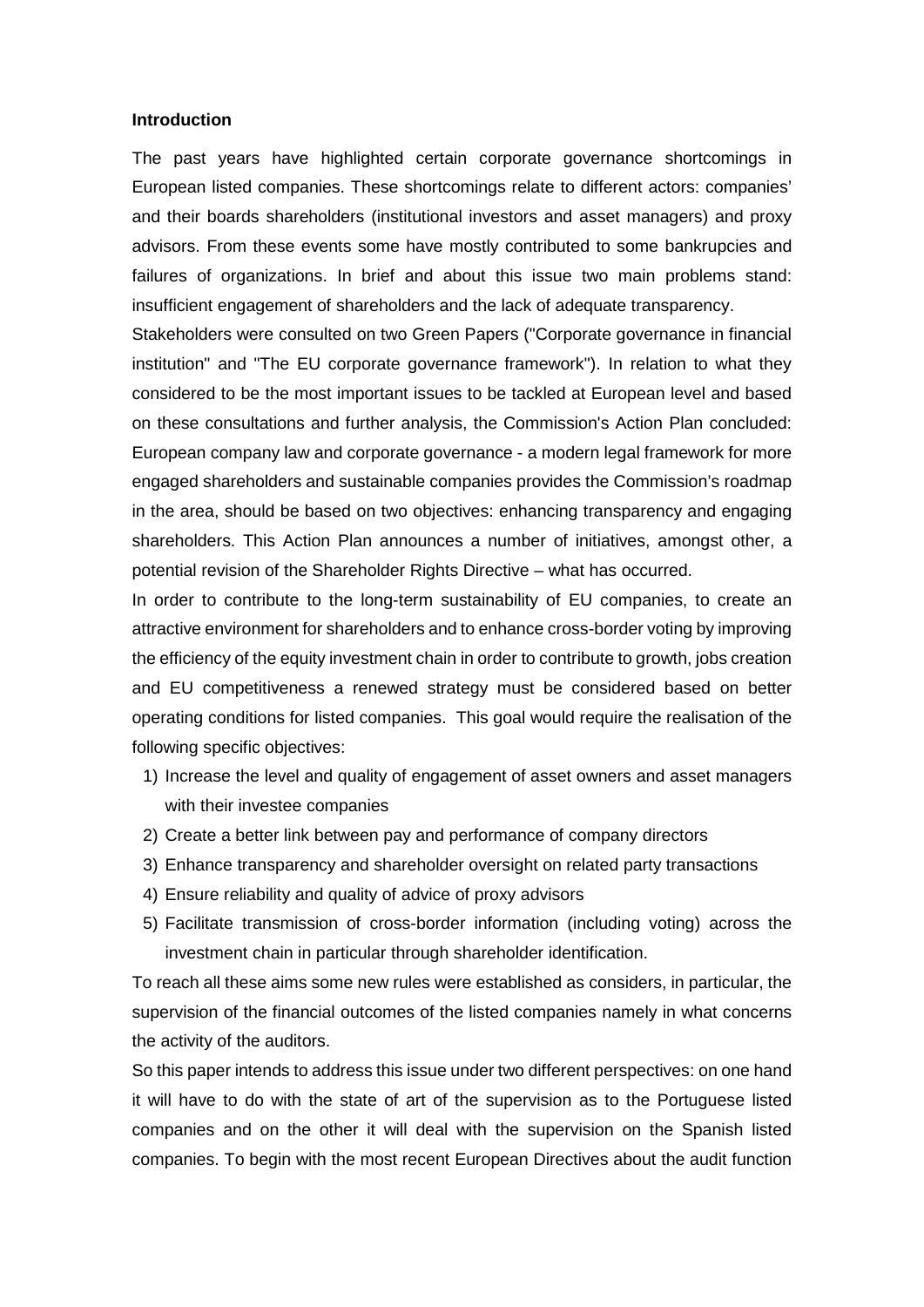will be considered. Next the transposition of these Directives either in Portugal or in Spain will be described. Besides a perspective of a good practice from a Nordic country – Sweden - will also be considered.

### **European Directives**

**Directive 2006/43/CE**: states the conditions for the aceptance and register of the people that are able to do the financial accounting audit as concerns the rules as to their independence, objectivity and ethics as well as the scope of the public supervision. Special disposal about the audit on the accounting of the public entities defined in the Directive 2006/43/CE, were deeply developed in the Rule (EU) 537/2014 from the Parliament and the Council. According to the Treaty about the Functioning of the EU (TFEU), the internal market is comprehended by a non barriers space in which the free trade of goods and services is assured as well as the settlement freedom. The elimination of the obstacles to the development of auditing services between the Member States will contribute to the integration of these services within the EU.

### **Directive 2014/56/EU**

This Directive from the EU Parliament and the Council, dated 16th April 2014 changes the contents of Directive 2006/43/CE as to the consolidated accounting and the audit opinion. The public supervision of the auditors (CPA-chartered public accountants) and their societies includes their approval and register, the adoption of all the norms and procedures as to the ethics and as to the internal quality control as well as the applicable inspection and sanctions. To reinforce the transparency of the supervision of the auditors and to allow a bigger responsibility each member state will define one only authority responsible for the public supervising of the auditors and their societies. The independence of these entities towards the auditing sector represents a crucial issue as to the integrity, efficiency and good functioning of the public supervision auditors and societies. Thus the public supervision authorities shall de managed by people that are not auditors and the Member States shall establish independent and transparent procedures for the selection of these persons. Furthermore this Directive explains in addition:

from issue 4-A some ideas: *the Member States will name two or more competent authorities to be in the management of these functions and they inform the Commission about it. The competent authorities are organized in order to avoid conflict of interests.*

from issue 4-B: *the Member States may delegate or authorize the competent entity to deliver any of the functions to some other organ or authority that was designated by law*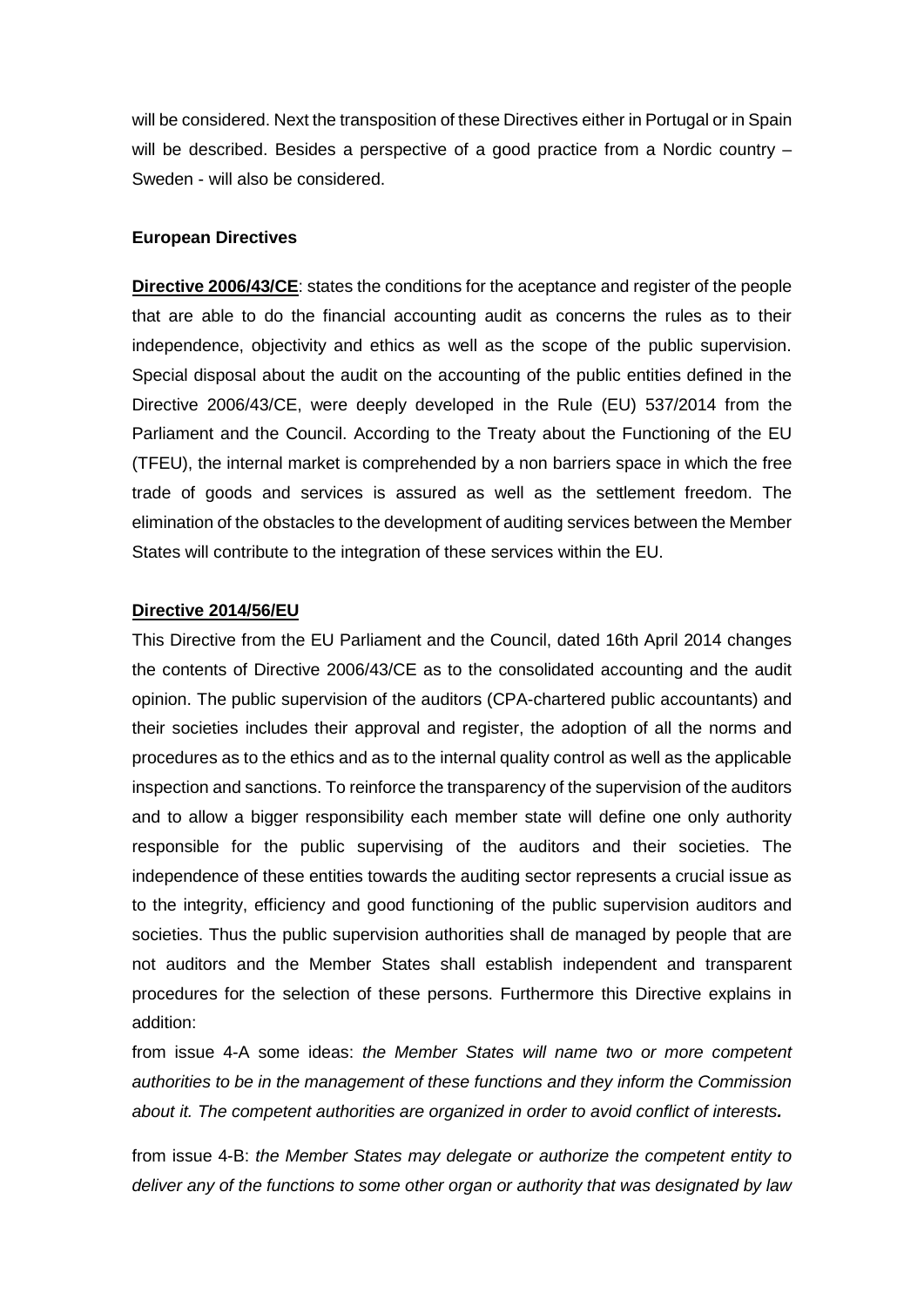*to do those functions. This delivery shall explain the terms and conditions in which the functions shall be executed. These authorities and organs are organized in order to prevent the conflict of interests. In case of delegation of functions on other authorities the competente authority should claim case by case the delegated competences.*

from issue 5: *the competente authority has the right, whenever needed, to begin and conduct the inspections on the auditors and/or to their societies and to decide about the adequate measures to apply. Whenever some experts are contracted to achieve specific functions the competent authority guarantees that they have no conflict of interests as to the auditors and/or as to their societies*.

According to this European Directive it seems clear that, from 2016, the activity of the auditor as concerns the financial statements of the European listed companies is to be inspected or supervised by an external and independent authority not related or connected to the auditing profession either as CPA or as to their audit societies. Let us start now by the analysis of the impact of this Directive in Portugal.

## **1. European Directives impact in Portugal**

Foolowing the above described audit measures described in EU Directive 56/2014 this part of the paper will deal with some relevant issues: 2.1 CMVM as the stock market regulator in Portugal and the consequences of the EU Directive on this entity; and 2.2 Portuguese Order of the Auditors. The first issue will do with the interpretation of the Statutes of CMVM, the application of EU Directive, and respective related law changes and the second one will consider the Statutes of the Order of the Auditors and the last is a good practice from a Nordic country dating back to more than 20 years.

## **1.1 CMVM and EU Directive**

The Portuguese commission for the trade of stock is called *CMVM Comissão do Mercado de Valores Mobiliários* and was created in April 1991, and has the following objectives: supervision, regulation, co operation and promotion of the stock market. CMVM statutes register the following fundamental ideas:

# **Article 4 - Mission and functions**

1 — CMVM mission is to rule and supervise the financial market and all the connected entities and issue all the complementary rules.

2 — CMVM commitments:

a) To rule and supervise the financial market promoting investors´ safeguard;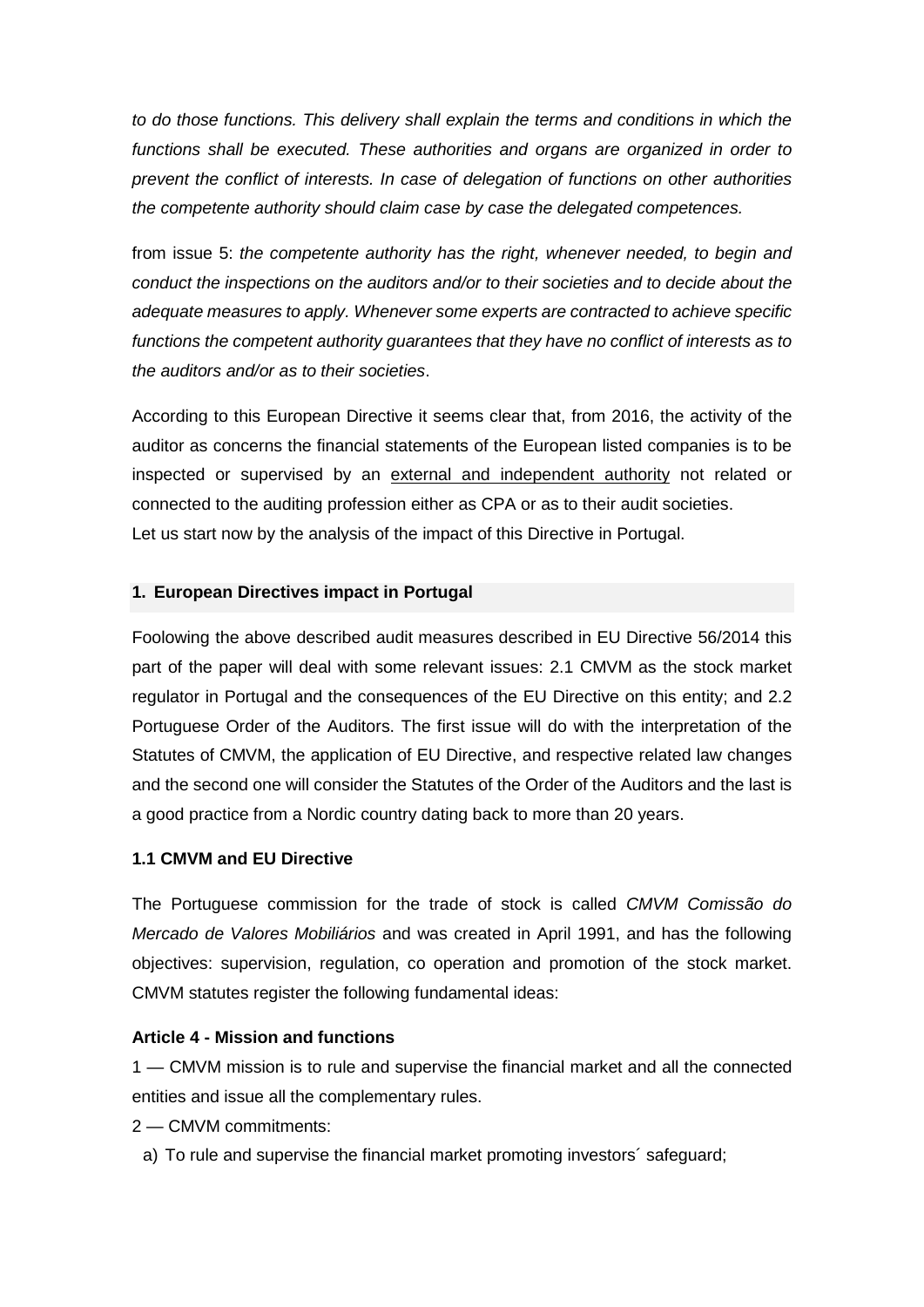- b) To assure financial markets stability contributing to the identification and prevention of the sistemic risk;
- c) To contribute to the development of the financial markets;
- d) To render support and information to the not qualified investors
- e) To help the Government and the respective representative for the finances, under request or on self suggestion, to define adequate policies as to the financial instruments, namely their market and operating entities;
- f) To fulfill all the more functions defined by law.

5 — In order to properly fulfill their duties, CMVM may request from any public or private entity the needed information.

To reach these objectives the following managing positions of the organization will help. So article 7 deals with the Main board management functions of CMVM:

a) Board of managers; b) Inspection Board; c) Consulting Board; d) Ethical Commission; e) General Council for the Supervision of Audit - from article 35 of the Law 148/2015 September - concerning the Supervising of the Audit (*as from EU Directive 56/2014).*

Particularly as concerns the functions of the Inspection Board (b) responsible for the control of the compliance, good financial and asset management of CMVM and it may be consulted at any time by the Board of managers. We must register that the business of this entity is to deal with the Stock Exchange - a portfolio of all the companies belonging to it. This is the reason why this entity should perform an audit to guarantee the compliance of its assets.

Following the EU Directive 56/2014 a General Council for The Supervision of Audit was created. In fact it was transfered from *CNSA (Conselho Nacional de Supervisão e Auditoria -* National Council for Supervision and Audit) a body created in 2008 and now accrued to the roll of duties of CMVM. So it seems that this independent entity (created by Decree Law 225/2008, 20th November) - National Council for the Supervision of Audit - CNSA Conselho Nacional de Supervisão de Auditoria did not work out. It had no formal statutes or law format being constituted by: a board member of the Bank of Portugal, a member of the Directive Council of CMVM, a member of the Insurance Institute of Portugal, a member of the Auditors Order and a General Sub-Inspector of the General Finance lnspection. Its goal was to coordinate and supervise the activity of the auditors and their related societies. Besides these functions it had to do with the support and assurance of the cooperation with international entities in order to: approve, register, do the quality control and inspect the ethics of the auditors and related audit societies. These CNSA commitments did not interfere with the competences of the Bank of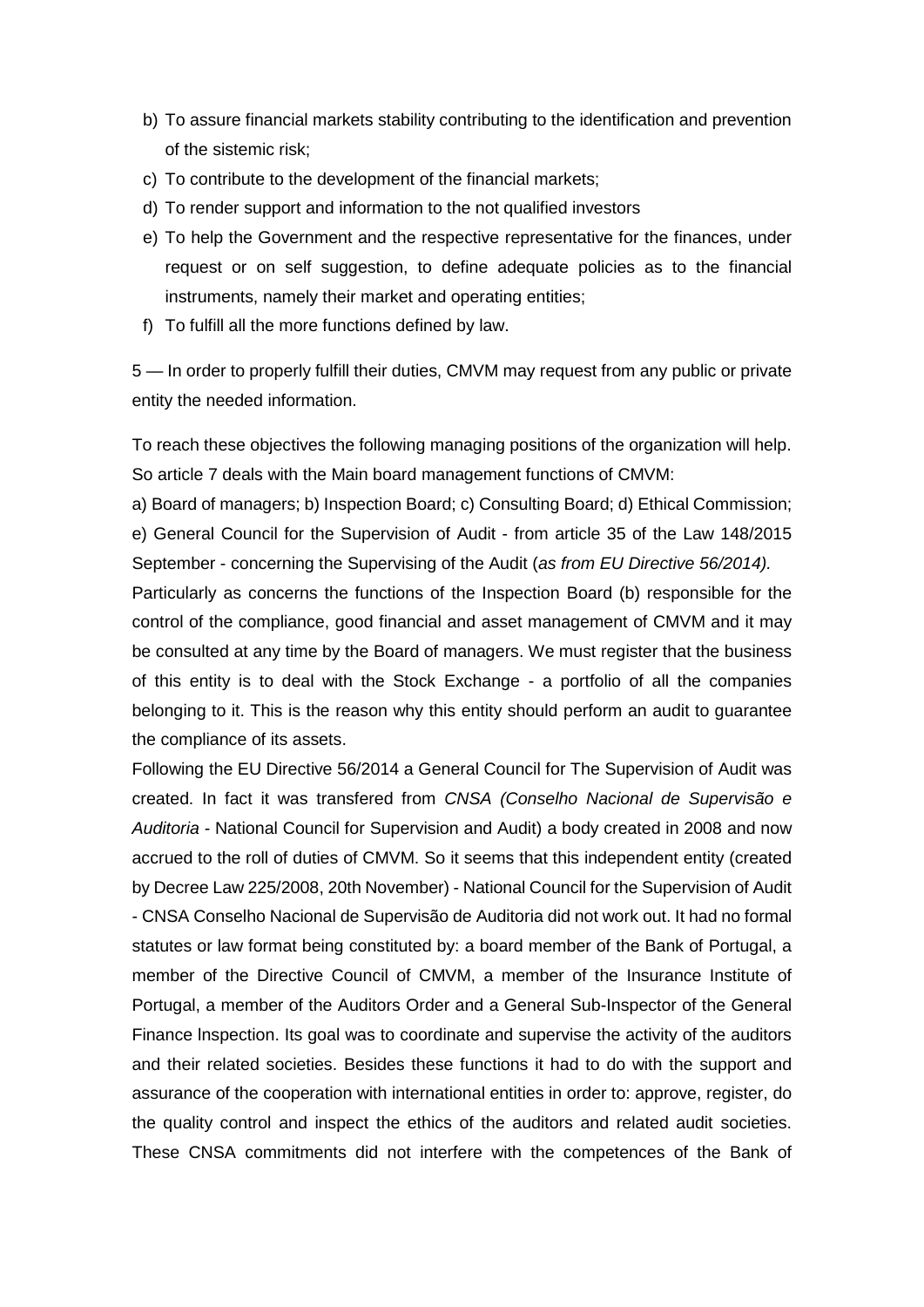Portugal, of CMVM, of the Insurance Portuguese Institute and of the General Finances Inspection. In short, by the time, CNSA supervision habilities comprehended:

|  |  | Table 1. CNSA commitments |
|--|--|---------------------------|
|--|--|---------------------------|

| assurance                           | of the approval and register of the auditors and related societies (the<br>Auditors Order – OROC – approves and registers them but some are<br>also registered in CMVM);<br>of the adoption of the internal control rules of the auditing societies, of<br>the audit procedures and of the application of the professional Ethics<br>procedures;<br>of the continuous training, of the audit quality control and of the<br>inspection and disciplinary systems. |  |
|-------------------------------------|-----------------------------------------------------------------------------------------------------------------------------------------------------------------------------------------------------------------------------------------------------------------------------------------------------------------------------------------------------------------------------------------------------------------------------------------------------------------|--|
| starts,<br>instructs and<br>decides | about processes and applies sanctions.                                                                                                                                                                                                                                                                                                                                                                                                                          |  |
| issues the<br>necessary<br>rules    | under the scope of analysis of CNSA; inspects the fulfilment of the law<br>and the applicable rules (namely, it may issue opinions about the<br>application of standards on audit, about professional ethics and quality<br>control and may evaluate the disciplinary procedure proposed by the<br>Order of the Auditors).                                                                                                                                      |  |

Presently through the Law 148/2015 (article 9, issue 1-6), dated 9th September, CNSA was absorbed by CMVM and renamed Law Settlement of Supervision and Audit - RJSA

- *Regime Juridico de Supervisão e Auditoria.*

At this moment one should cite the content of the EU Directive 56/2014:

Issue 4A-*The competent authorities are organized in order to avoid conflict of interests* Issue 4B *- the Member States may delegate or authorize the competent entity to deliver any of the functions to some other organ or authority that was designated by law to do those functions.Thus the public supervision authorities shall de managed by people that are not auditors and the Member States shall establish independent and transparent procedures for the selection of these persons* 

and furthermore even as to subcontracted people the Directive is clear bacause it says Issue 5 -: *…whenever some experts are contracted to achieve specific functions the competent authority guarantees that they have no conflict of interests as to the auditors and/or as to their societies.* 

So following the Directive inspiration it seems that an independent profile (and independent means an outsider as to any kind of organization) with no conflict of interests is needed.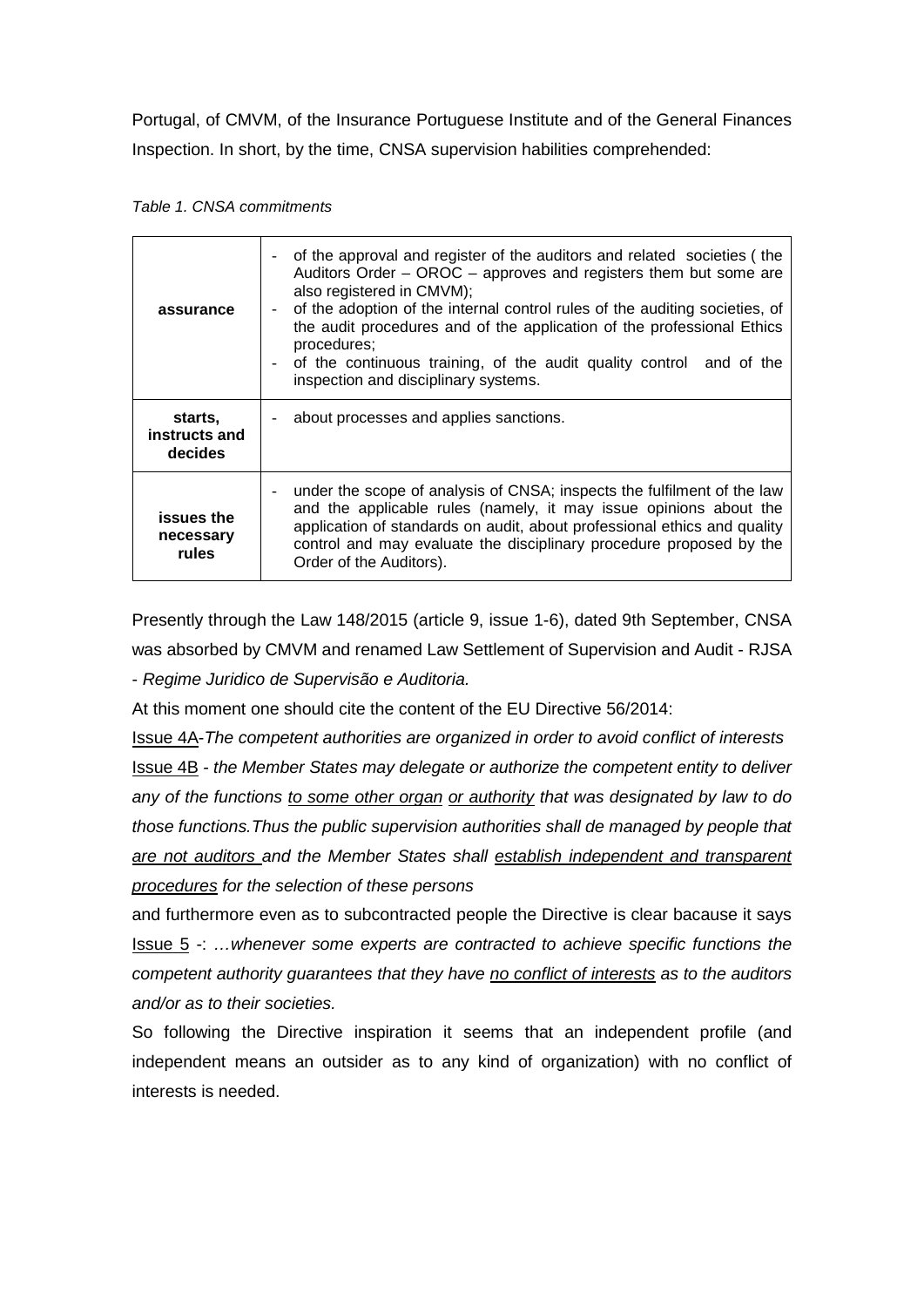Besides when looking at the content of article  $37<sup>1</sup>$  $37<sup>1</sup>$  $37<sup>1</sup>$  of CMVM Statutes (note page) things do not look like quite clear for the function of inspection and audit that was already committed to CMVM.

But in accrual for this Supervising function that inspires little transparency the Rule 74 C *(Portaria 74-C/2016, was issued in 24th March 2016 but in force from 1 January 2016!)* considers that the auditors should pay to CMVM for it. So whenever they issue an audit report about the organizations´ financial statements (every 3 months), charges shall be paid to CMVM. The following Table 2 summarizes these charges.

| <b>Type of organizations</b>        | <b>Auditors fees</b><br>(eur)        |                      | multiplier |
|-------------------------------------|--------------------------------------|----------------------|------------|
| Not public interest entities PIE    | $<$ 15 000                           | Auditors fees/2500   | 10         |
| $\epsilon$                          | >15000 < 30000<br>Auditors fees/5000 |                      | 20         |
| $\epsilon$                          | >30000 < 6000                        | Auditors fees /10000 | 40         |
| "                                   | Auditors fees /20000<br>>60 000      |                      | 80         |
| <b>Public interest entities PIE</b> | <15000                               | Auditors fees/2500   | 100        |
| 66                                  | >15000 < 30000                       | Auditors fees /5000  | 200        |
| 66                                  | $>30000$ < 60 000                    | Auditors fees/10000  | 400        |
| 66                                  | >60000                               | Auditors fees/20000  | 800        |

# *Table 2. Charges to be paid by the Auditors, per audit report, to CMVM*

Looking at the described numbers one can imagine the impact that this may have in the future and although this is a direct charge on auditors it is very likely that they will try to recover it in the future invoice to the clients.

# **1.2 Statutes of the Order of the Auditors**

At this point of this issue something must be said about the Order of the Auditors under this new supervision approach.

 $\overline{a}$  $<sup>1</sup>$  Article 37 – inspection and audit:</sup>

<span id="page-7-0"></span>CMVM human resources, when doing any inspection or audit, on behalf of CMVM, are considered an authority agent being able to: a) Enter all the company buildings, lands and means of transport; b) To inspect all books and register; c) To get all the copies/extracts of controlled documents; d) To ask to any legal representative, any worker or alike, any explanation about facts/documents e) To identify for future act of decision people that break the law under the scope of CMVM procedures; f) To claim the help from the police and adminsitrative jurisdiction when needed; g) CMVM can hire experts to support and develop the follow up of the workers involved who will have the same rights of the workers under the situation according to CMVM rules.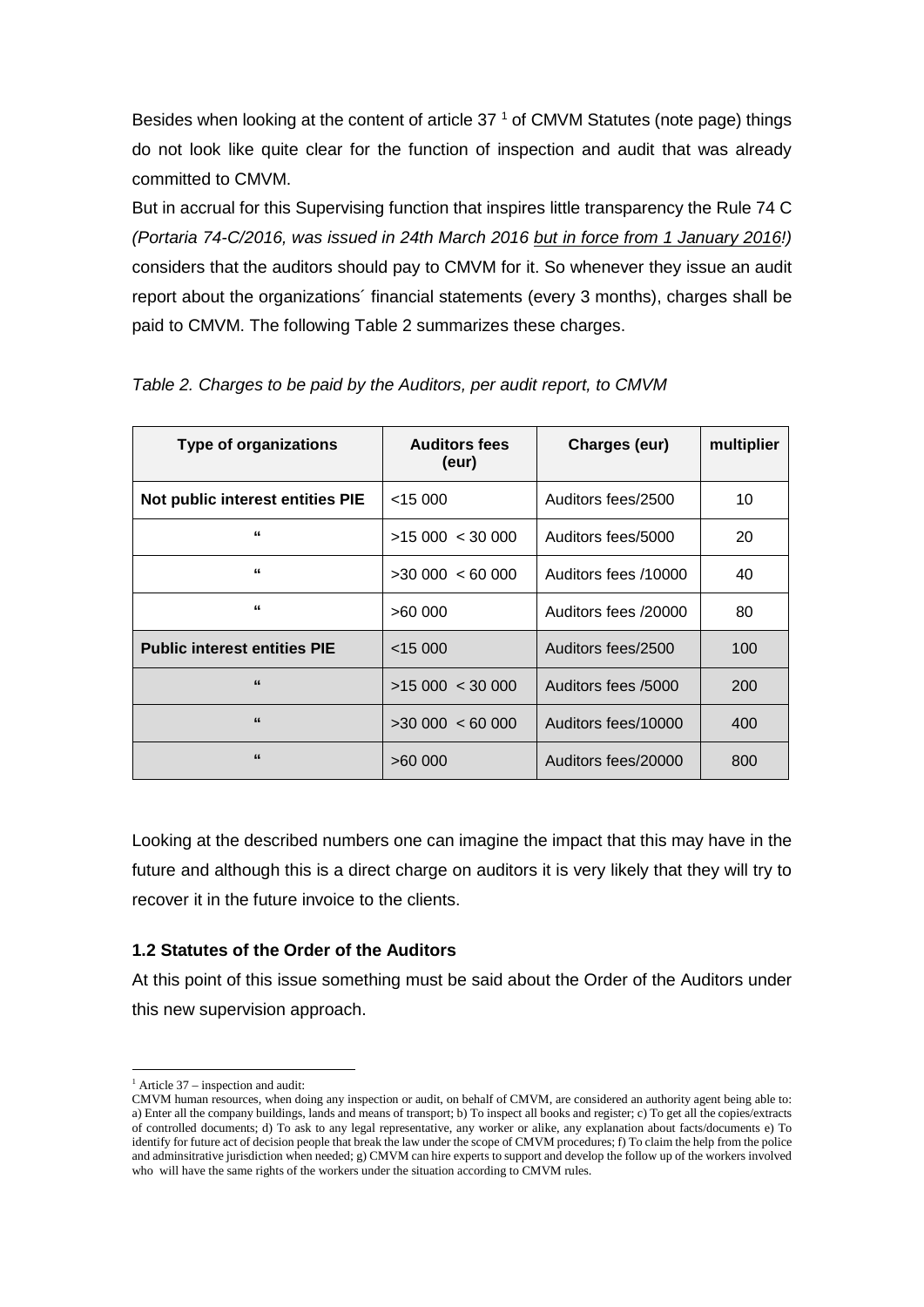The Law 140/2015 (7th September) established the new Statute of the Auditors Order. According to Article 6 it is described that independently of the public supervision of CMVM the Order commitments are:

*Table 3. Auditors Order Statutes (Art. 6) commitments*

To rule both the access and the exercise of the profession across the whole national territory.

To supervise the activity of audit as to the financial statements and as to other related services rendered to the organizations according both to the standards on audit (contents of article 4 of the Law Regime of Supervision of Audit from Article 148/2015).

To exlusively grant the professional title of auditor.

To grant the professional specialist title.

To take care of the responsiveness of the function under a social, an impartial and a good professional perspective.

To implement disciplinar jurisdiction.

From these assumptions related to the Auditor that make him/her someone inspiring public faith one remarks particularly the disciplinar jurisdiction as something that must work in order to assure that same representativeness. From the article 34- f) of the Statutes and in order to fulfil this issue the Order of the Auditors has a Disciplinar Council with the following competences:

*Table 4. Auditors Order Statutes (Art. 34-f) Disciplinar Council competences*

To issue an opinion about the claims about the services of the auditors.

To do the exams and analysis requested by any other management board.

To submit to the Directive Council the projects of law/administrative needed to solve problems.

After all it seems that some of the management positions of the Order of Auditors namely the disciplinar council is empty once CMVM will work for them. One should refer that these two countries – Portugal and Spain - were the pioneers in the antecipation of the implementation of these Directive measures. Let us now consider what happened in the nearby country – Spain.

# **2. European Directives impact in Spain**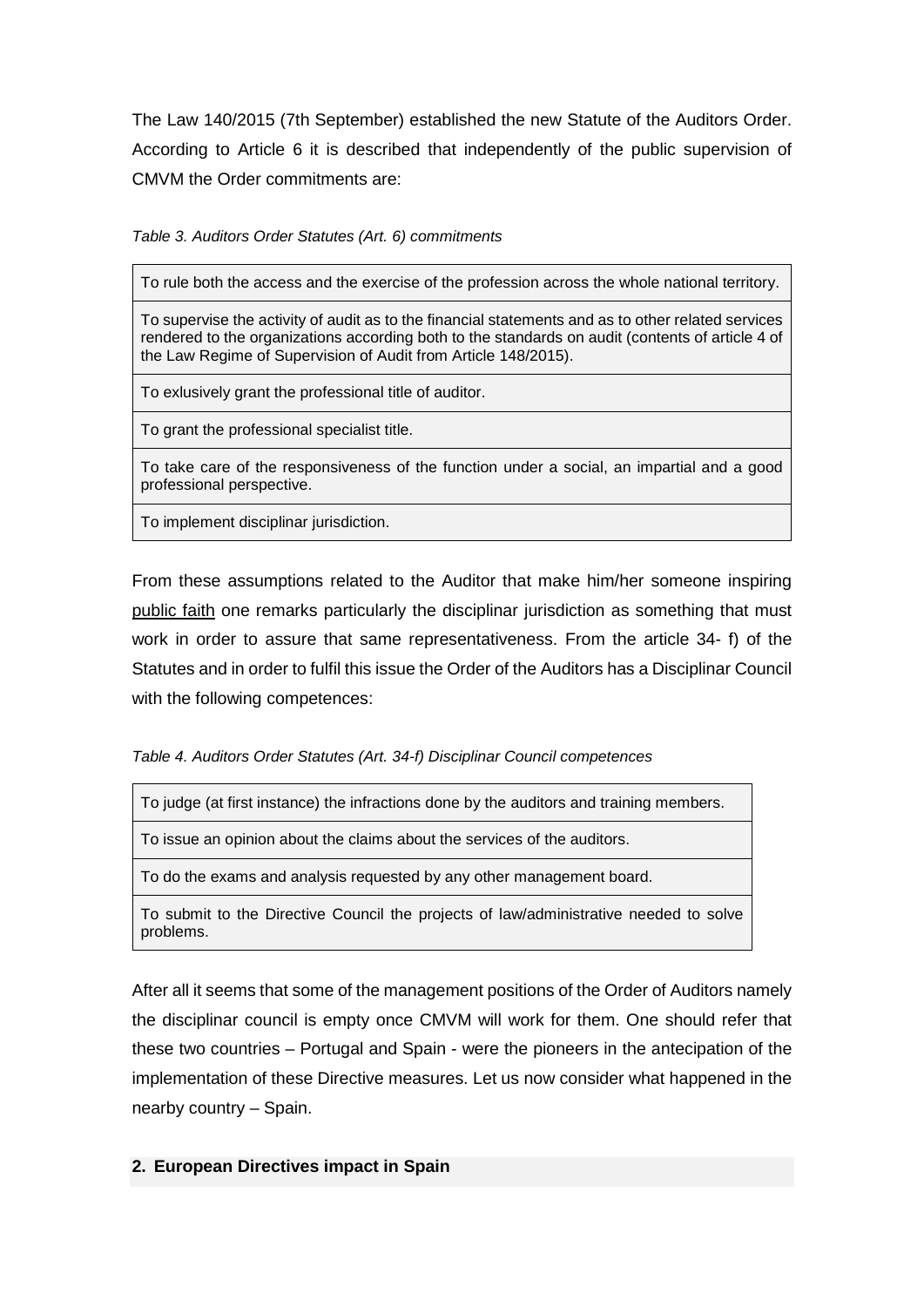Spain audit activity started in 1988 throug Law 19/1988 (12th July) concerning Financial Statements Audit (Congress of Deputies, 1988). According to the 8th Directive 84/253/CEE defining the activity of audit and ruling standards and its main characteristics of profession access – personal conditions and society quesites in order to register as Auditors that could belong to (ROAC).

Yet along the time there were some changes occurring is these audit procedures. Considering the impact of the different European Directives the Law 12/2010 (30th june), translated the contents of Directive 2006/43/CE European Parliament and the Council (17 th May 2006). This Directive was crucial for the harmonisation of the audit activity in the EU area defining the principles that should rule the system of public supervision. The financial crisis of 2008 raised some problems about the fitness and adequacy of application of all the European Directives about audit procedures questioning about the activity of audit as a tool that should contribute to the financial stability of the Members.

It was under this scope of analysis that in 2014 the Directive 56/EU (of the Rule Nr. 537/2014 of the Parliament and Council, from 16th April 2014) was issued. In terms of evolution of audit one can summarize it (table 5):

*Table 5. Evolution of audit in legal terms*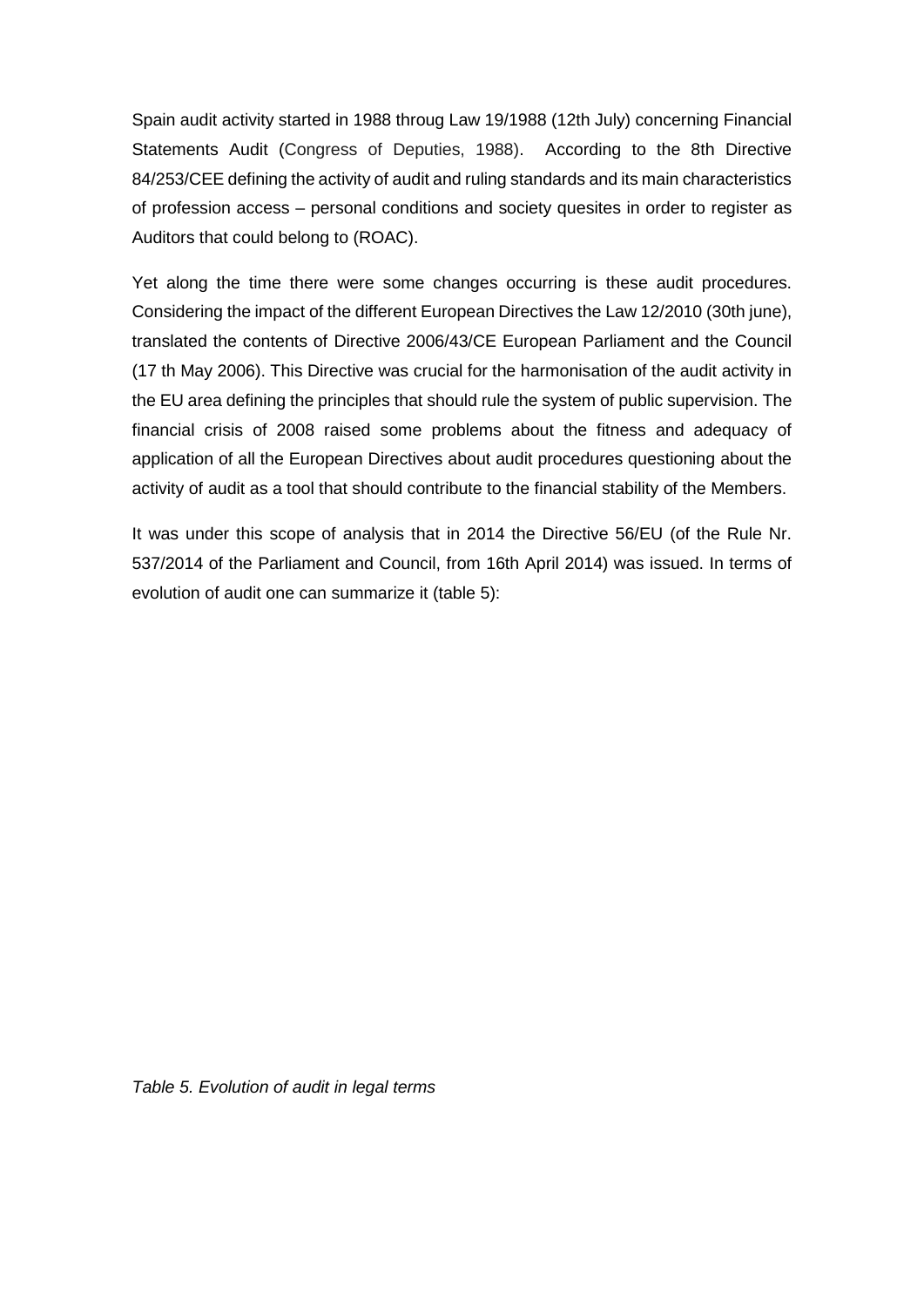

## **2.1 Law 22/2015: consequence of the application of Directive 2014/56/EU**

Its goal was to reinforce the stakeholders trust as to the financial statements and as to the quality of the audit therein embedded. In consequence of this Directive, Spain issued the Law 22/2015 (20th July) about Audits of Accounts (Congress of Deputies, 2015).

According to the Explanatory Statement of the Law, the ultimate purpose of the reform is to strengthen users' trust in economic and financial reporting by enhancing the quality of audits of accounts. In this way, the intention is on the one hand to increase transparency in auditors' activity by clarifying the purpose of the audit and its scope and limitations, and on the other to reinforce the independence and objectivity of the auditors in the performance of their activity. Moreover, it aims to contribute to the integration of the audit market through the incorporation of the so-called European passport, and a higher degree of harmonisation, not only in the rules governing the activity, but also in the rules for oversight and disciplinary measures.This Law has a chapter of audit accounts in general and a specific another chapter for the audit accounts of Public Interest Entities<sup>[2](#page-10-0)</sup>. The aim is to guarantee a high quality of information safeguarding the stakeholders.

**.** 

<span id="page-10-0"></span><sup>&</sup>lt;sup>2</sup> According to article 3.5 of the Law 22/2015 public interest entities are: issuing body in the secondary market, credit entities and insurance entities, supervised by Bank of Spain, Stock Market Commission, General Direction of Insurance and Pensions; entities are important either on the nature of the activity or in the dimension of work; group societies where the dominant one is one of the previous situations.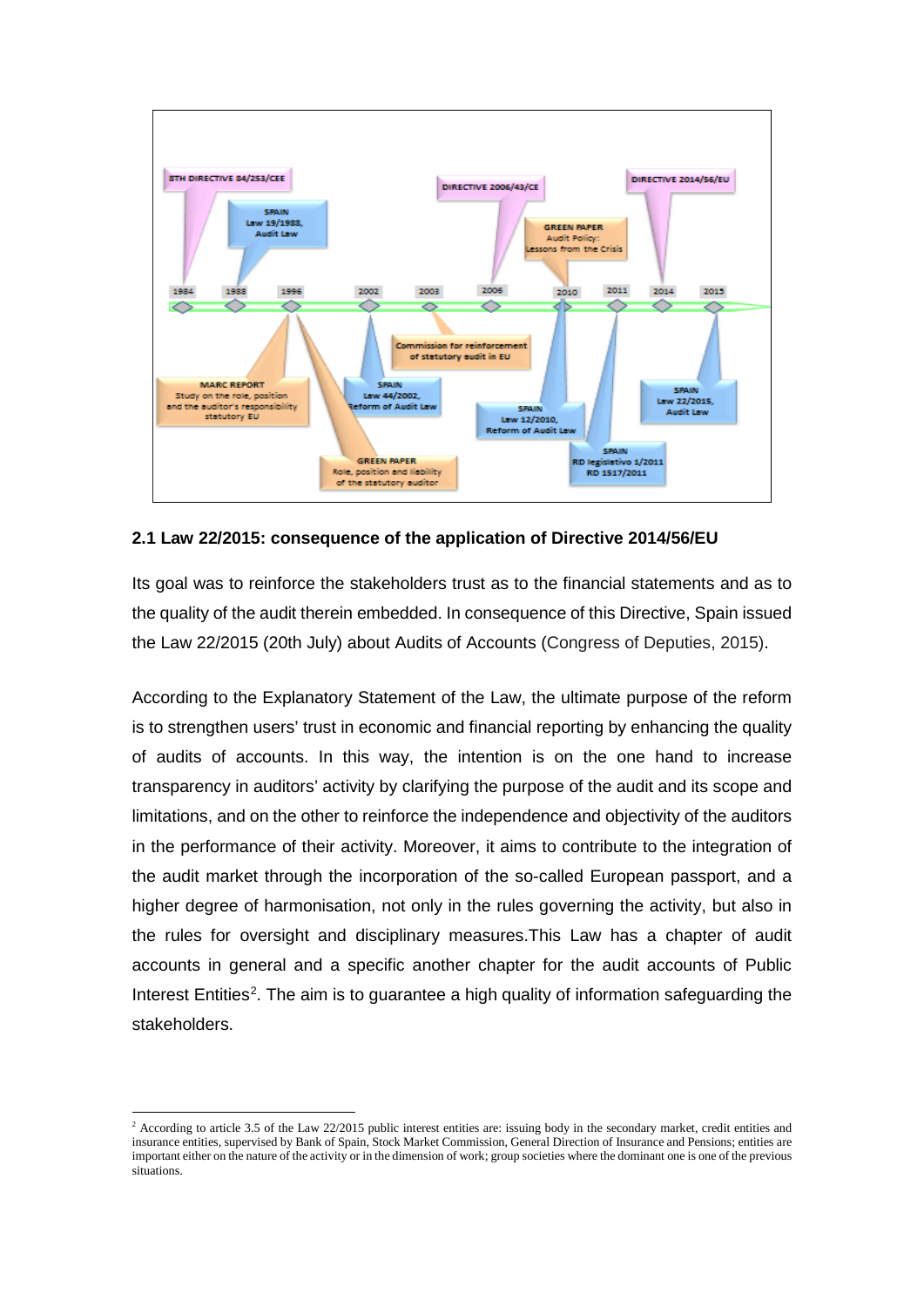Law 22/2015 will be in force from the 17th June 2016 and has demonstrated to be quite unpopular as concerns what has been approved by the Spanish government. Yet recent financial Spanish scandals have contributed to the use of the Directive 2014/56/UE in order to improve the independence, the transparency and the supervision on audit to enable its inherent quality and to reinforce public faith about the financial statements of companies. Most changes occurring in the Spanish law frame are present in Law 22/2015 and its main aspects are the following as to the PIE- Public Interest Entities:

1. Audit Commission

The PIE will be obliged to have an audit committee. In order to contribute to reinforce the independence of auditors and the quality of audits in Public Interest Entities the functions attributed to the Audit Committee reinforced (see table 6).

### *Table 6. Functions of the Audit Committee of the PIE*

- a. Information to the general assembly about the questions related to the Audit Commission and explaining the audit results in order to contribute to the integrity of the financial statements and the very function of this commission.
- b. Supervision: of the effectiveness of the internal control of the Company, of the internal audit and risk management and discussion: about the deficiencies of the internal control and eventual suggestions without compromising the auditor independence.
- c. Supervision of the elaboration of the financial statements and to suggest to the management board suggestions or recomendations in order to safeguard the Company integrity.
- d. To contact the Board of Directors in order to select, elect, re-elect and replace the auditor of accounts being responsible for this process
- e. To establish relations to the external auditor in order to get information about the issues that can be a threat for his/her independence, to be examined by the Commission and all the services belonging to articles 5, ap 4, and 6.2.b) EU Rule (UE) Nr 537/2014, 16th April and considering section 3 from chapter IV title I of the Law 22/2015, 20th July, of Audit Accounts, about the Independence as well as all the information rerlated to the services rendered and respective remuneration associated to the audit work either directly from the auditor or indirectly from the subcontracted parts.
- f. To give an idea every year, and before the auditor issues the opinion about the financial statements, about the independence of the accounts auditor and all the services related to the audit.
- g. To previously acknowledge the Board of Directors about the issues considered in the law, the statutes and the rule of the Council, in particular:
	- 1. The financial statments and the consequent reporting to be made public.
	- 2. The creation and aquisition of capital participations through any special entity purpose located in tax free countries.
	- 3. The operations with linked parties.
	- 2. Rotation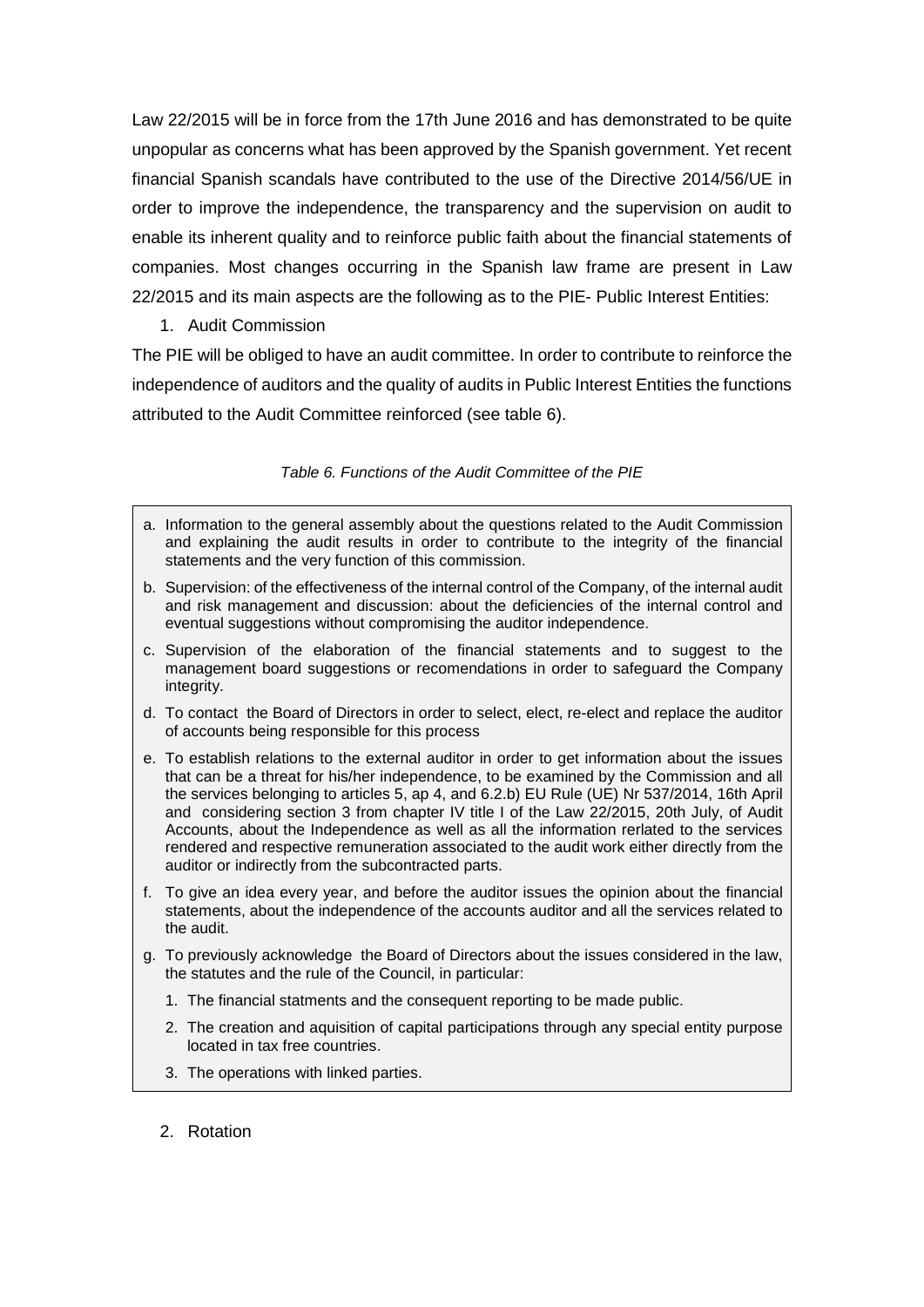The new Law establishes that auditors should stay in a PIE (Public Interest Entities) company at least for 3 years and at most, including all the extensions, 10 years (art 17 of the EU Rule 537/2014, parts 3, 5, 6 and 8). Yet after finishing these 10 years the auditor can have an extension of 4 years at maximum provided this extra time is used to be shared with other auditors.

3. Fees limitation

In order to ensure independence, the new law set limits on audit fees (see table 7):

| Entities with no public interest (Art. 25) | The limit of the fees related to the services of<br>audit along the three last sequential years<br>should not represent more than 30% of the<br>total annual receivable fees of the auditor or of<br>the related society of auditors; if that happens<br>the auditor should not do the audit in the next<br>following year. |
|--------------------------------------------|-----------------------------------------------------------------------------------------------------------------------------------------------------------------------------------------------------------------------------------------------------------------------------------------------------------------------------|
| Entities with public interest (Art. 41)    | The limit of the fees related to the services of<br>audit along the three last sequential years<br>should not represent more than 15% of the<br>total annual receivable fees of the auditor or of<br>the related society of auditors; if that happens<br>the auditor should not do the audit in the next<br>following year. |

*Table 7. Limits on audit fees*

# 4. Incompatible services

In order to reinforce the professional scepticism attitude and objectivity and in order to prevent conflict of interests from the services rendered to the PIE some audit works are considered incompatible: accounting services; internal audit, law procedures and services, internal control framework design, risk management related to the financial information. Furthermore the fiscal services and assets evaluation will be also considered incompatible unless their material irrelevance.

# 5. Transparency

The content of the audit report shall be more detailed for the Public Interest Entities, in order to improve the information either as to the audited company as to the stakeholders. Besides for these companies the auditors will do an extra report to be delivered to the Audit Commission, and the annual report will comply with the transparency issues referred in Directive 2014/56/EU.

6. Supervision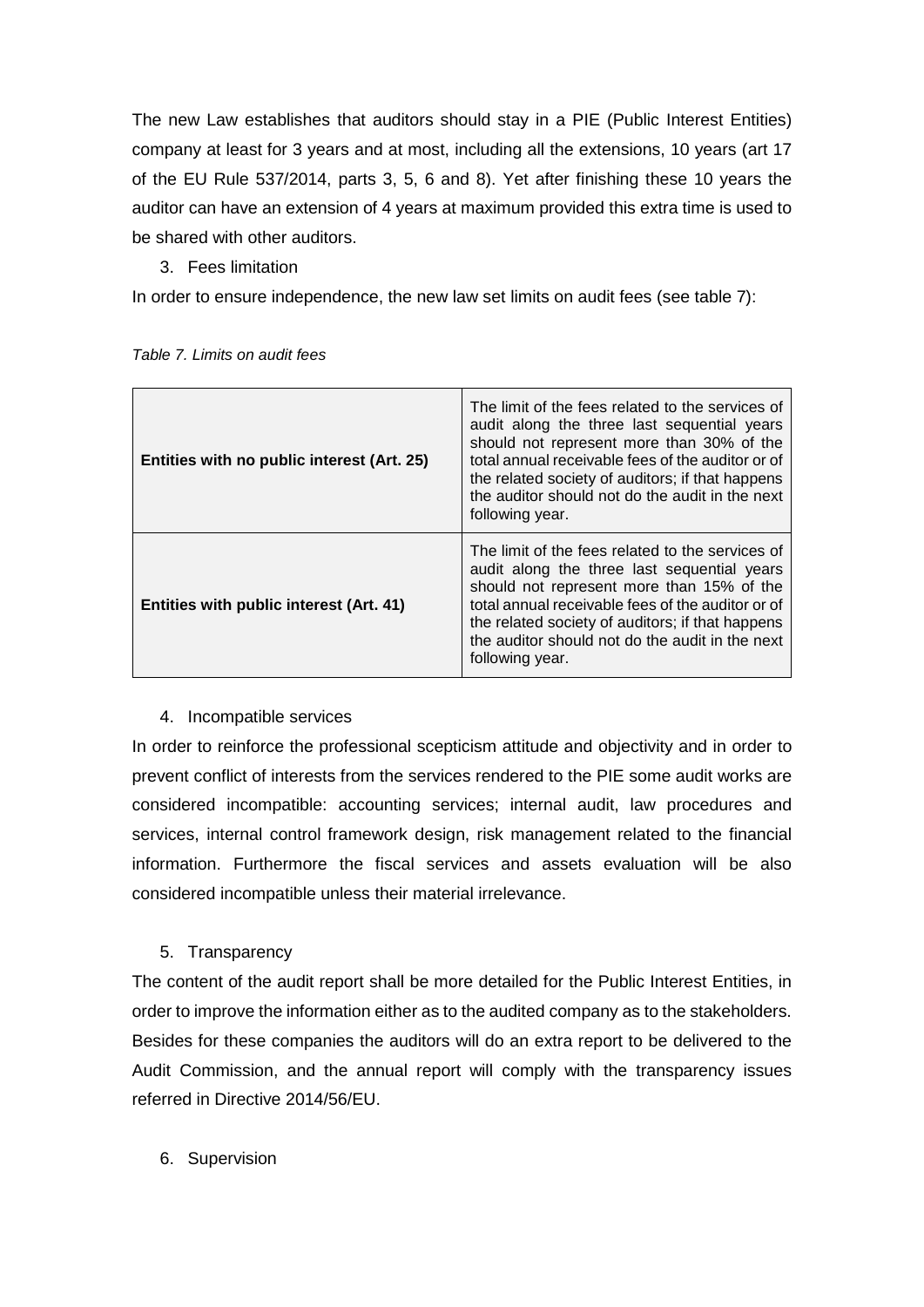The competences of ICAC are increased in particular as concerns the evaluation of the systemic risks and the analysis of the auditors declarations and reported information. The resources needed to do this are paid through the ICAC (Institute of Accounting and Auditing - Instituto de Contabilidad y Auditoría de Cuentas) taxes calculated on the auditors' fees and for each audit report issued (see table 8):

|  | Table 8. Charges on the auditors |  |  |
|--|----------------------------------|--|--|
|--|----------------------------------|--|--|

| not PIE - Public Interest<br><b>Entities</b> | <b>Euros</b> | <b>PIE - Public Interest Entities</b> | <b>Euros</b> |
|----------------------------------------------|--------------|---------------------------------------|--------------|
| $<$ 30 000 euros                             | 123.4        | $<$ 30 000 euros                      | 246.90       |
| >30 000 euros                                | 246.9        | $>30000$ euros                        | 493,80       |

7. Sanctions

According to Directive 2014/56/EU some procedures about the infractions and sanctions and related advertisement are introduced.

# **2.2 Public Supervision of audit accounts in Spain**

The responsibility of the public supervision of audit accounts in Spain is committed to ICAC - Institute of Accounting and Auditing (Instituto de Contabilidad y Auditoría de Cuentas), who has the following functions (artícle 46.2):

# **Responsibility of the public supervision of audit accounts = ICAC functions:**

Authorization and inscription in the Official Register of Audit Accounts and related audit companies.

The adoption of the norms – ethics, quality of internal control used along the audit process according to the law, as well as the supervisión of its fulfillement.

Continuous training of the auditors of accounts.

Inspection and investigation system.

Regular *surveillance* of the evolution of the services of audit in case of the PIE.

The disciplinary regime.

 $\overline{a}$ 

ICAC is the competent and specialized authority as concerns the companies economic and financial information reported by the auditors and it is the standard of supervision of this activity. Yet, one must refer that the Stock Commision  $(CNMV)^3$  $(CNMV)^3$  has a supervising

<span id="page-13-0"></span><sup>&</sup>lt;sup>3</sup> The Stock Commission - Comisión Nacional del Mercado de Valores - is a competent body of supervision and inspection of the stock market and the activity of all that are related to. Its functions are: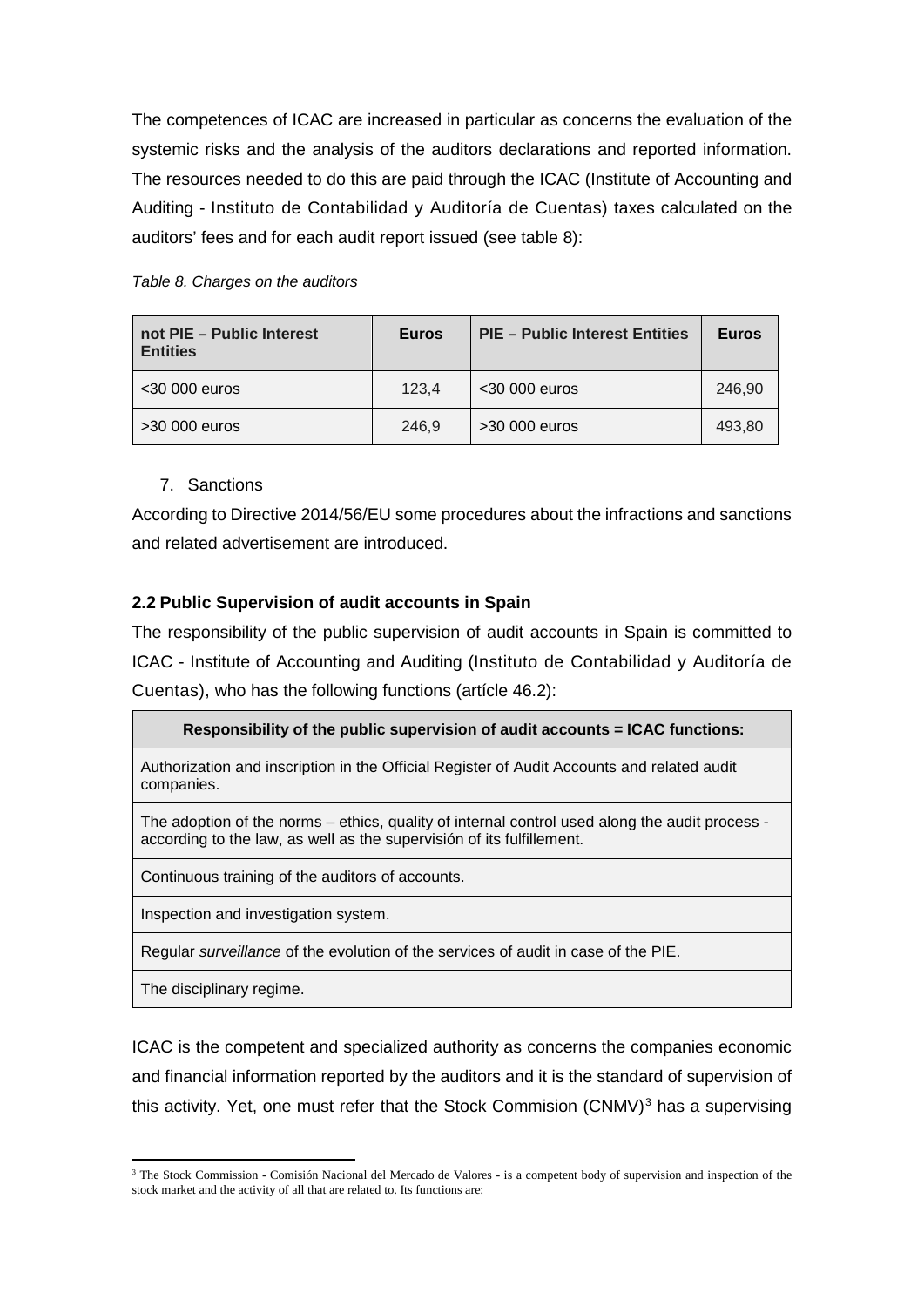competence on the Audit Committee of the PIE, in spite of the competences of ICAC which is the only authority responsible for the public supervision system according to artícle 32.4 of the Directive. It pertains to ICAC the obligation to look upon the duty of independence of the auditors. As concerns the Audit Committee these measures are just a kind of safeguard of the auditor Independence and this does not exclude the supervision competences from ICAC (an autonomous body of the Ministério de Economía y Competitividad - Ministry of Economy and Competiveness) that results from the EU Directive having the aim of efficiency, effectiveness and accuracy as well as integrity achieved under the following assumptions:

- Being an independent entity where the top management is not composed by people that work as auditors of accounts.
- Being transparent, as concerns the work process program an the activity reports.
- Depending on the capacity, technical knowledge, adequate resources and having a safe financing exemppt from any influence from the auditors or related societies of auditing.

| ICAC Management members are in brief the following: |  |
|-----------------------------------------------------|--|
|                                                     |  |

| <b>President</b>                                   | Representative of ICAC.                                                                                                                                                                                             |
|----------------------------------------------------|---------------------------------------------------------------------------------------------------------------------------------------------------------------------------------------------------------------------|
| <b>Committee</b>                                   | Defining the rules for the professsional exams needed for the Registration of<br>the Auditor of Accounts.                                                                                                           |
| of Audit                                           | Issue of the ethics and quality control audit norms.                                                                                                                                                                |
| <b>Accounts</b><br>(functions)                     | Suggestions and changes as to the scope of audit to be made on the rules<br>and laws sent to the Ministry of Economy and Competitiveness.                                                                           |
|                                                    | Determination of the rules for audit training.                                                                                                                                                                      |
|                                                    | Resolution about the presentation of the auditors about their activities to ICAC.                                                                                                                                   |
| <b>Accounting</b><br><b>Council</b><br>(functions) | After consulting the Accouting Consultive Council <sup>4</sup> , shall evaluate the<br>suggestion of interpretation of any accounting issue related to the accounting<br>framework within the Comercial Code scope. |

## **2.3 The Auditors and representative public corporations**

**.** 

<sup>•</sup> to supervise the transparency of the financial market, of the correct price construction and respective investors' protection, promoting the diffusion of information needed to reach the beforementioned objectives.

to assist the Government - The Ministry of Economy and Compettiveness.

<sup>•</sup> to suggest measures or procedures about the stock market.

<sup>•</sup> to do an anual report about financial market overview.

will report a summary of its activities to the Ministry of Economy and Compettiveness.

<span id="page-14-0"></span><sup>4</sup> Consulting body of the Accounting Council made up by accounting experts as concerns economic and financial information, representing the public administration or the sectors of activity of the companies about which one must make a report.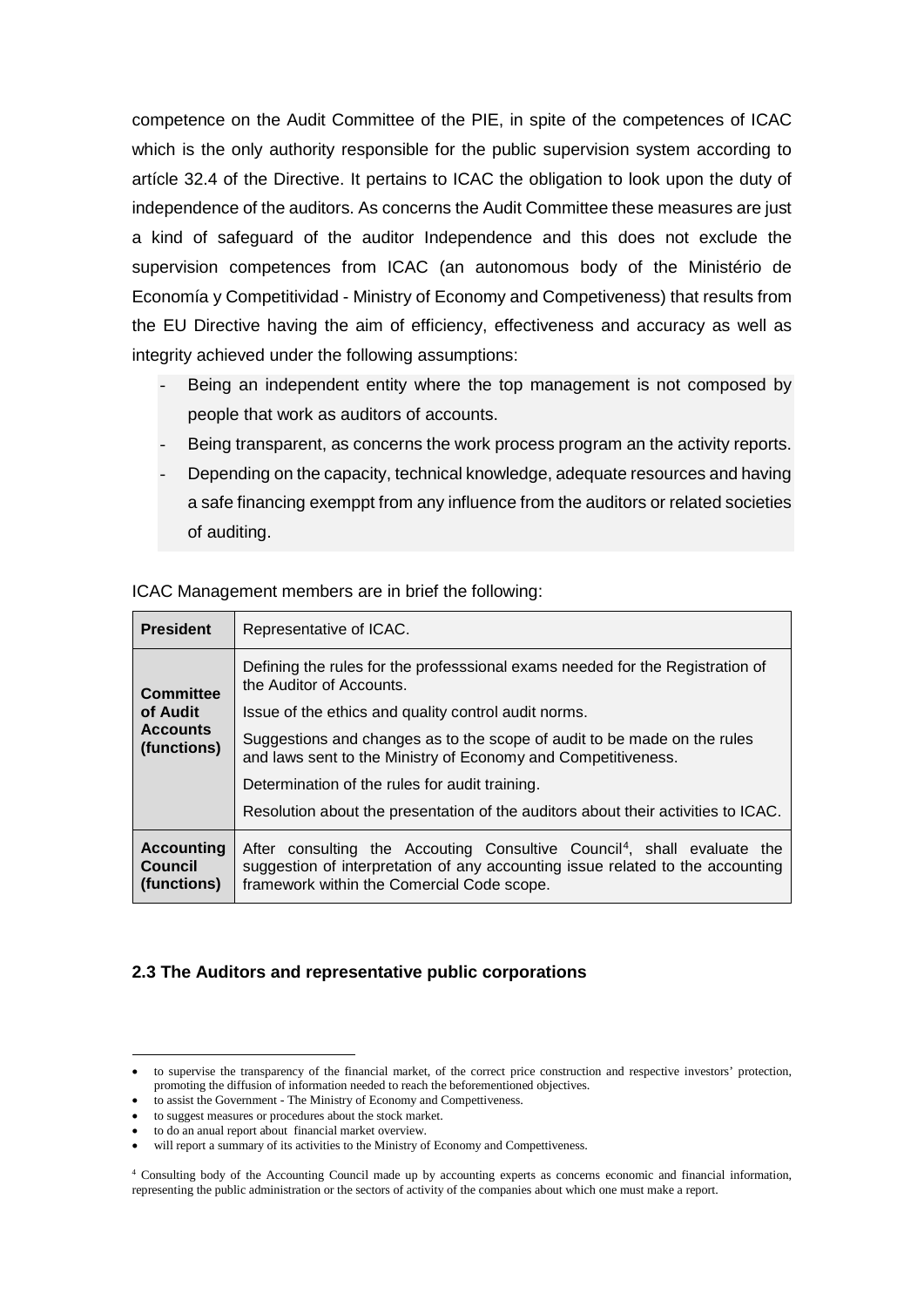These public corporations are under the Rule and Law of Audit of Accounts that presently has been altered by the Law 22/2015 and is still in due course. These entities are considered under public law provided they fulfill the following assumptions:

- a) The Statutes identify the activity as Audit Accounts.
- b) At least 10% of the auditors with inscription in the Official Register of Auditors belong to this corporation.
- c) At least 15 % of the Auditors of accounts with inscription in the Official Register of Auditors, in activity, are members of this corporation.

Regulated functions of the corporations (according to Art. 10[5](#page-15-0) of the Rule on Audit<sup>5</sup>) are:

To do, to adapt and to to review the ethics and internal quality control under self motive or motivated by ICAC - Instituto de Contabilidad y Auditoría de Cuentas.

To propose and to achieve the profesional exams to enter the corporation.

To organize training courses once allowed by ICAC.

To plan training schedules to be achieved by the auditor accounts.

To supervise the collaboration of its members.

To do the ethical rules and to conduct the elaboration of the code of conduct for its members.

To verify the observation of the practices and procedures undertaken along the activity of all members.

To Propose to ICAC- Instituto de Contabilidad y Auditoría de Cuentas a sanctionery procedure to be applicable to the infractor members.

To cooperate with ICAC in all the issues related to the audit of accounts, namely the quality system of the internal control of the auditors and related societies during the three years that precede the execution of the quality control.

All quoted societies (IBEX and secondary market) are audited by audit companies that

belong to one of these professional corporations of the auditors of accounts:

- Spanish General Council of Economists (CGE).
- Spanish Institute of Censors Juries of Accounts (ICJCE).

At this point of this paper some conclusions about the two countries can be done.

### **3. Comparison of Portugal /Spain**

 $\overline{a}$ 

<span id="page-15-0"></span><sup>&</sup>lt;sup>5</sup> Royal decree 1517/2011, 31st october, approving the rule that develops the texto concerning the Law of Audit of accounts, approved by the Royal Dcree Law  $1/2011$ ,  $1<sup>st</sup>$  july.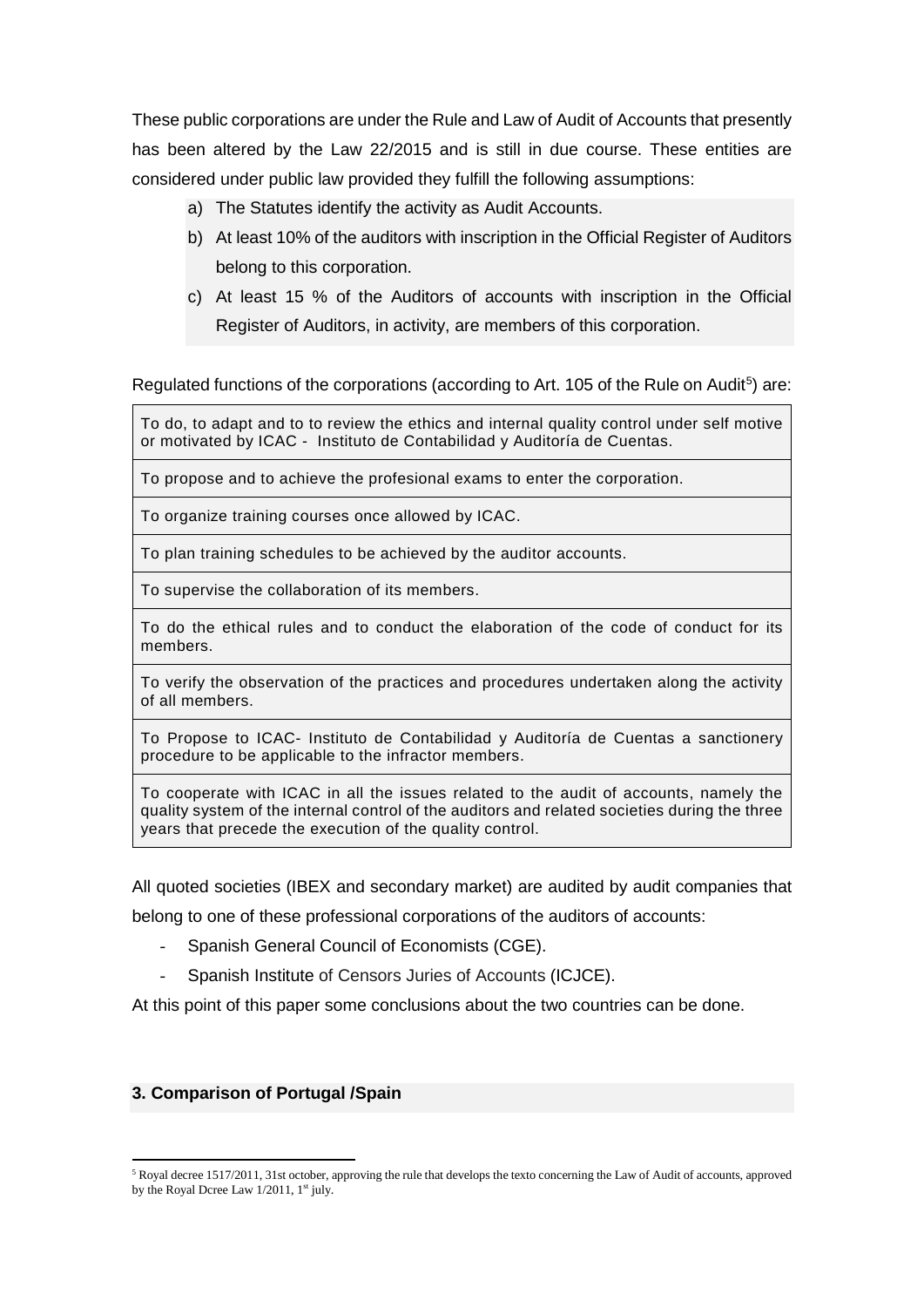Although these two countries are placed closely in the same península they have different perspectives of analysis.

- 1) While in Portugal the functions of Supervision of the Auditors are included in the Commission of the Stock Market in Spain they have created an independent entity – ICAC - to deal with this matter following close the Directive.
- 2) Both countries have created some charges on auditors as to the issuing of audit reports. In Spain this rate is an absolute value (varies in Euros from 123,4; 246,90 to 493,80) got within a limit of, below and above, 30 000, as to not PIE and PIE. In Portugal it depends on the class of the fees of the auditor (<15000; 15000- 30000; 30000-60000; >60000) and is associated to each class of earnings considering a not PIE and a PIE, with a multiplier factor associated.

When comparing the results got, in Portugal and in Spain, for auditor fees of respectively 15 000 and 30 000 we get the following cost per audit report:

|                 | <b>FEES</b> | <b>Not PIE</b> | <b>PIE</b> |
|-----------------|-------------|----------------|------------|
| <b>PORTUGAL</b> | 15000       | 60             | 600        |
| <b>SPAIN</b>    | 15000       | 123,4          | 246,9      |
| <b>PORTUGAL</b> | 30 000      | 120            | 1200       |
| <b>SPAIN</b>    | 30 000      | 246,9          | 493,80     |

*Table 9. Comparison of Charges (euros) on Auditor in Portugal and Spain*

While the companies that are not of public interest, the cost in Portugal is half of the cost in Spain, the public interest companies in Portugal are charged almost three times its cost in Spain. One must say that in Spain these charges are more adequate than in Portugal.

3) In Spain these charges are launched by ICAC an independent entity (according to EU Directive 56/2015) and in Portugal, they emerge from the very Commission of the Stock Market Exchange what makes it quite weird in terms of transparency and conflict of interests.

And some ideas emerge: how can one guarantee independence, exemption and assurance if, on one hand, CMVM wants to have more clients belonging to its portfolio and at the same time the same CMVM is to inspect and analyse their financial statements in order to issue a quality certification about it? And if there is a mistake with a report elaborated by CMVM about the auditor´s report?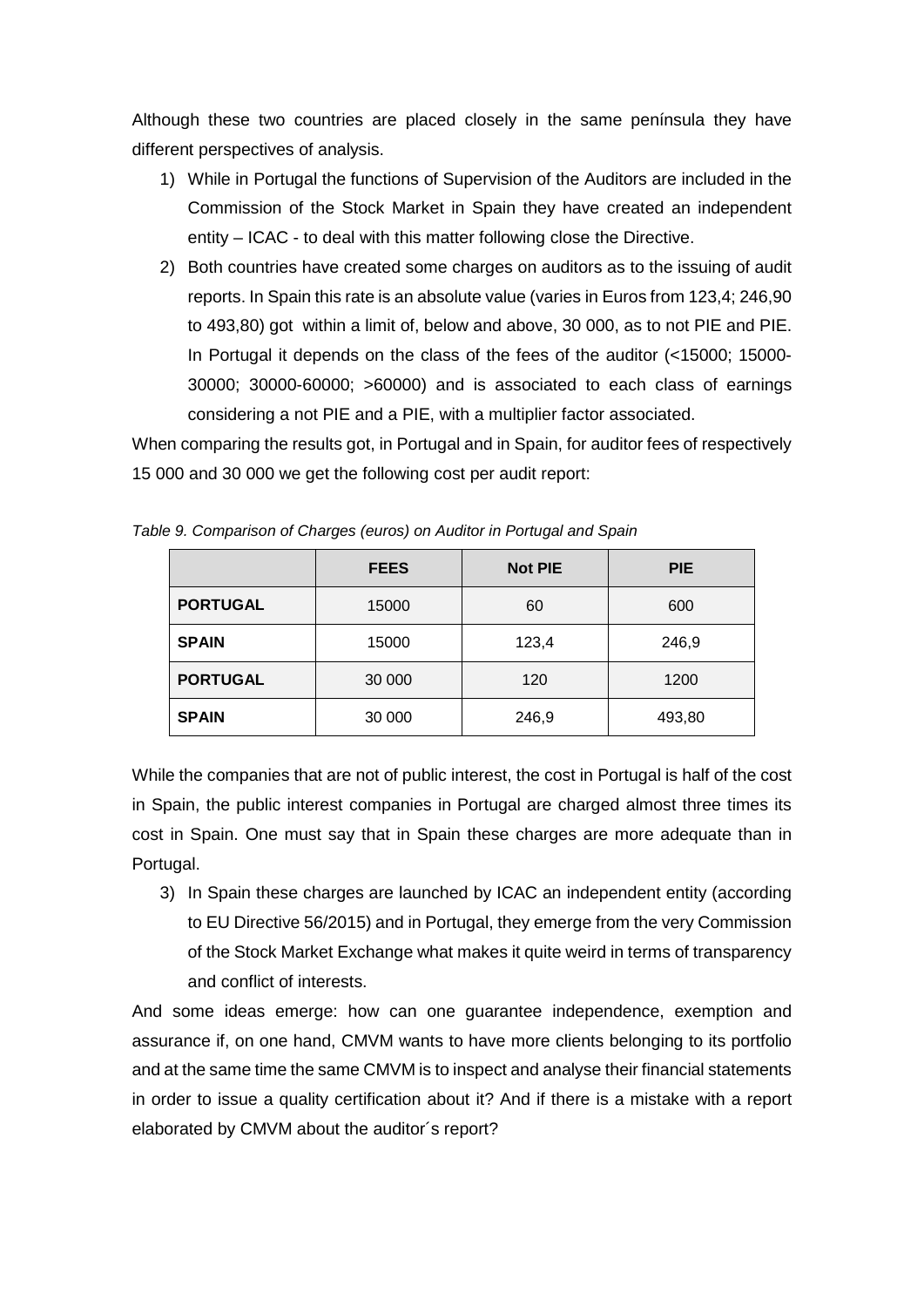Looking around the world let´s consider now a very good example showing nice practices about these issues implemented some time ago from Sweden.

## **4. Example of a good practice of audi supervision: Sweden**

## *Introduction (Revisorsnämnden)*

In Sweden and dating back to 1973 the supervision of auditors became a task for the state when that function was transferred to a department within the governmental authority National Board of Trade from the private institution Stockholm Chamber of Commerce. In 1995, the organization took its present form.The Supervisory Board of Public Accountants (RN) was established by the Swedish Parliament in the Auditors Act of 1995, succeeded by the present Auditors Act (2001:883), hereafter referred to as the Auditors Act. Revisorsnämnden (RN) - Supervisory Board of Public Accountants RN is a governmental authority under the Ministry of Justice.

**RN is the government's authority** for all matters concerning auditors. RN has two overall tasks; firstly, to provide the Swedish business world with highly qualified auditors and, secondly, to supervise and regulate those auditors.

# *Organization*

RN is organised in an office, a disciplinary board and an exam committee. RN is led by a director, who is the head of the authority and who has the full decisive powers in all administrative matters and all matters connected to investigations and other duties of the authority. The director is appointed by the government and reports to the Minister of Justice. RN's office presently has 22 persons employed: auditors with 30 years' experience of auditing in average, lawyers, four economists (Graduate Business Administrators) or having other similar academic degrees and additionally, four persons form the administrative department. All matters concerning exams, issuing of authorisation or registration, opening investigations and closing investigations without disciplinary action are decided by the director or the staff member to whom the director has delegated his powers of decision. He may also, by powers delegated to him, decide in disciplinary matters. Such powers may derive from regulations or from the disciplinary board. This delegated competence is rarely used in a general disciplinary matter but merely in connection to the practical performance of investigations of the authority. If, for instance, a registered public accountant refuses to adhere to RNs requests, the director or his designee may take the decision on disciplinary action for that without previous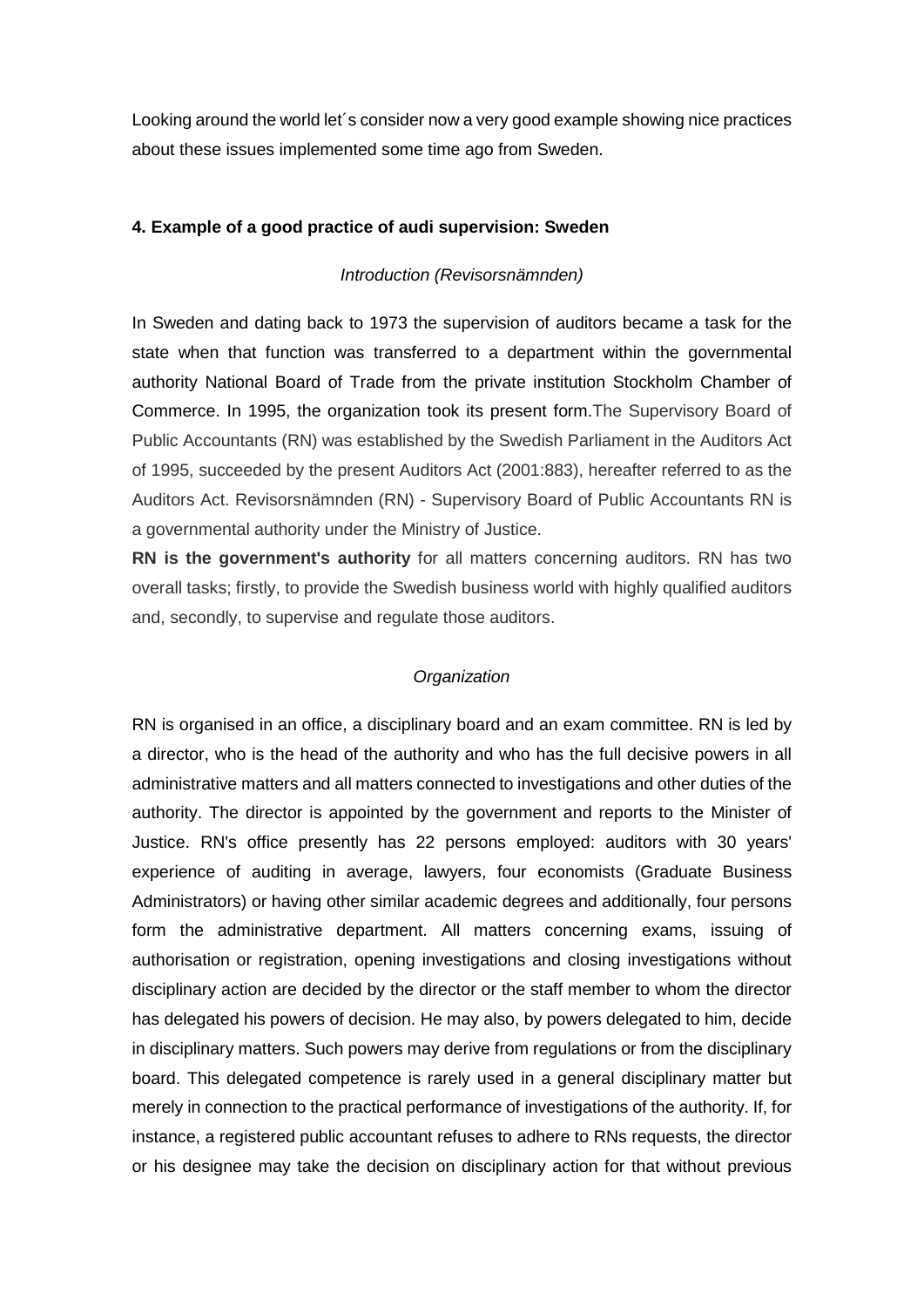contacts with the disciplinary committee. Hereby a clear line is kept between investigation procedures and decision-making in disciplinary matters. Investigations, in which disciplinary action is imposed on a public accountant or an audit firm, are decided by the disciplinary board. It consists of nine persons, all appointed by the government. The chairman and the deputy chairman are judges. The other members represent various professions and central governmental authorities such as the National Tax Board and the Financial Supervisory Authority, all selected for specific competence in audit related matters. Two members are auditors in public practice. Beside disciplinary matters, the disciplinary board is also responsible to decide on the issuance of such formal regulations that relates to the authority of RN and in matters of principle.

## *Supervisory Activities*

The most essential task is the supervision of auditors and audit firms. It takes 80 % of the staff total working hours and around 65 % of RN's financial resources. This supervision is initiated and carried out in various ways. RN's mandate covers all auditors and registered audit firms and all categories of audit clients. RN's task in the supervisory field covers supervision of statutory auditors and registered audit firms as well as supervision of audit activities. It also includes the task to ensure that professional ethics for auditors, as well as generally accepted auditing standards, are developed appropriately. The tools available for RN's oversight are recurring quality control inspections as well as risk based inspections, disciplinary investigations, and the power to impose disciplinary sanctions. On the regulatory side of the supervisory function, RN can issue binding advance rulings in ethical matters and issue formal regulations in areas delegated by the Government. However, the most important regulatory impact on the application of standards is statements by RN in its disciplinary rulings.

### *Quality control inspections*

RN has the sole responsibility for the system for inspections of audit firms and auditors. When it comes to listed companies, RN carries out inspections on the largest seven audit firms, by which all listed companies are audited, every third year. To cover also a significant number of individual auditors in a three year cycle, the big four audit firms are subject to inspection activities almost constantly. When it comes to inspections of auditors and audit firms that do not audit listed companies, RN relies on the inspections carried out by the professional organisation FAR ( the professional institute for authorized public accountants "auktoriserade revisorer"), approved public accountants (godkända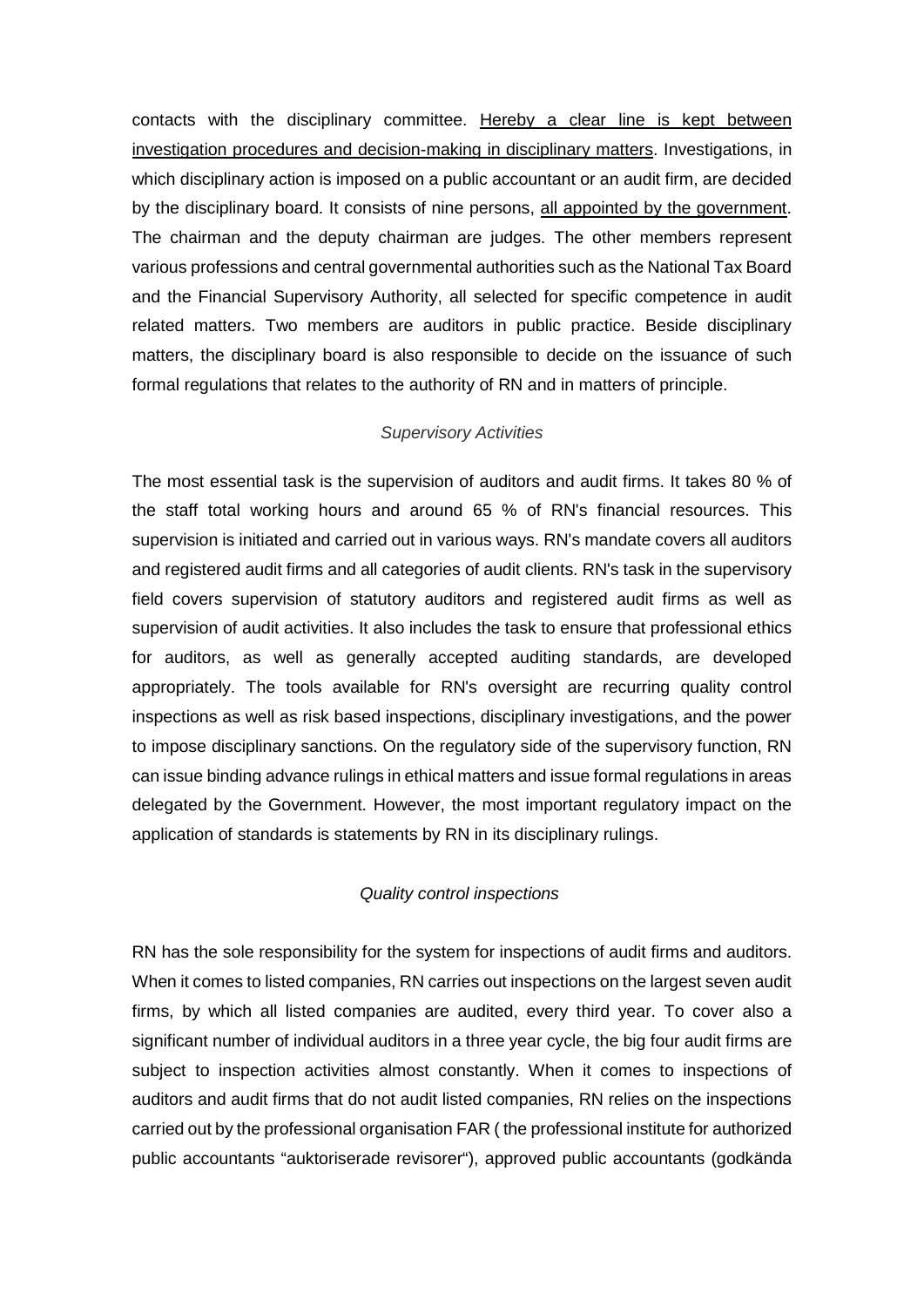revisorer), and other highly qualified professionals in the accountancy sector in Sweden. The activities of FAR are monitored by RN. Under an agreement between RN and FAR, the organisation has a duty to report to RN material breaches of auditing standards or professional ethics.

## *Investigations and disciplinary actions*

RN is the competent authority for investigations of all Swedish auditors and audit firms. RN's investigations can be initiated in the following situations. If an inspection carried out by RN shows material breaches of auditing standards or professional ethics, an investigation can be initiated. Similarly, RN can initiate an investigation if FAR reports to RN under the above-mentioned agreement. Further on, RN receives complaints, which usually lead to disciplinary investigations. Finally, RN opens investigations and disciplinary matters on its own initiative.

If a breach of standards or rules of conduct is found, RN may issue an admonition, a warning or, in the most aggravated cases, withdraw the approval or authorization, or registration (in case of an audit firm). In an investigation, the auditor is obliged to answer RN's questions and provide all documentation deemed necessary by RN. If the auditor fails to provide the required documentation, he or she would normally be subject to disciplinary action, already on that ground. In an investigation process the investigation team is generally composed by both lawyers and auditors. All such matters are prepared by the office and if a disciplinary action against the auditor is foreseen, presented to the disciplinary board (see below), which then decides on basis of the material prepared by the office. If an investigation does not indicate any breach of standards or rules of conduct, the case is closed. This is the process undertaken in Sweden that looks really well.

The segregation of functions and the transparency are issues that seem to be contemplated. There is not a commitment of qualifying an audit to someone that is going to need it. The functions and its development seem to be quite far from the interest area – leading to an absence of conflict of interests as the EU Directive states.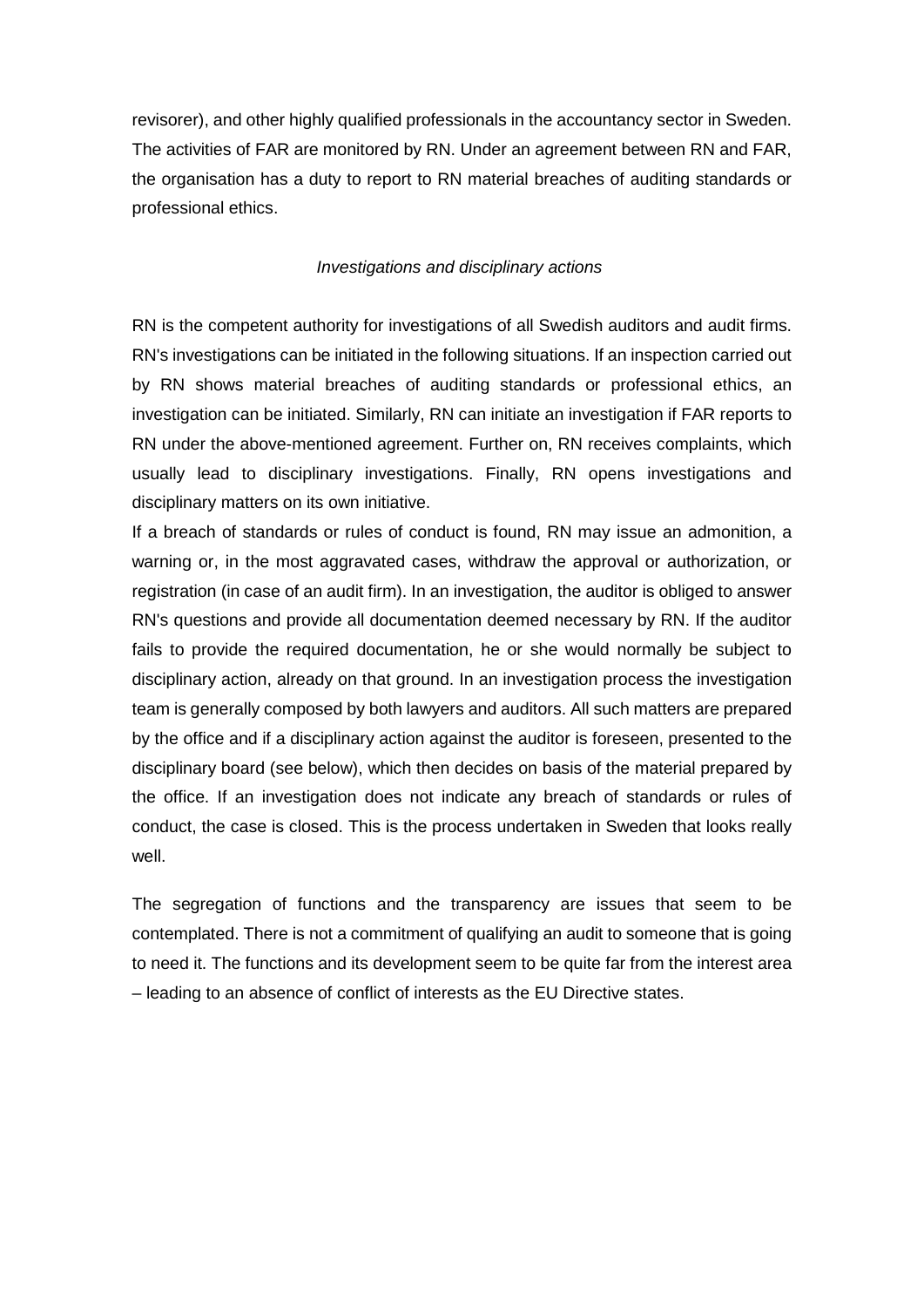**References**

Congress of Deputies (1988): Ley 19/1988, de 12 de julio, de Auditoría de Cuentas.

Congress of Deputies (2002): Ley 44/2002, de 22 de noviembre, de Medidas de Reforma del Sistema Financiero. Retrieved from: https://www.boe.es/boe/dias/2002/11/23/pdfs/A41273-41331.pdf

Congress of Deputies (2010): Ley 12/2010, de 30 de junio, por la que se modifica la Ley 19/1988, de 12 de julio, de Auditoría de Cuentas, la Ley 24/1988, de 28 de julio, del Mercado de Valores y el texto refundido de la Ley de Sociedades Anónimas aprobado por el Real Decreto Legislativo 1564/1989, de 22 de diciembre, para su adaptación a la normativa comunitaria. Retrieved from: https://www.boe.es/boe/dias/2010/07/01/pdfs/BOE-A-2010-10421.pdf

Congress of Deputies (2011): Real Decreto Legislativo 1/2011, de 1 de julio, por el que se aprueba el Texto Refundido de la Ley de Auditoría de Cuentas. Retrieved from: https://www.boe.es/boe/dias/2011/07/02/pdfs/BOE-A-2011-11345.pdf

- Congress of Deputies (2011): Real Decreto 1517/2011, de 31 de octubre, por el que se aprueba el Reglamento que desarrolla el texto refundido de la Ley de Auditoría de Cuentas, aprobado por el Real Decreto Legislativo 1/2011, de 1 de julio. Retrieved from: https://www.boe.es/boe/dias/2011/11/04/pdfs/BOE-A-2011- 17395.pdf
- Congress of Deputies (2015): Ley 22/2015, de 20 de julio, de Auditoría de Cuentas. Retrieved from: https://www.boe.es/boe/dias/2015/07/21/pdfs/BOE-A-2015- 8147.pdf
- European Commission (1984): Eighth Council Directive 84/253/EEC of 10 April 1984 based on Article 54 (3) (g) of the Treaty on the approval of persons responsible for carrying out the statutory audits of accounting documents. Retrieved from: http://eur-lex.europa.eu/legal-content/en/ALL/?uri=CELEX:31984L0253
- European Commission (1996a): Estudio sobre la función, la posición y la responsabilidad del auditor estatutario en la Unión Europea (informe MARC).
- European Commission (1996b): Libro Verde de la Comisión de 24 de julio de 1996 titulado: función, posición y responsabilidad civil del auditor legal en la Unión Europea.
- European Commission (2003): Comunicación de la Comisión al Consejo y al Parlamento Europeo relativa a Refuerzo de la auditoría legal en la UE.
- European Commission (2006): Directive 2006/43/CE, of the European Parliament and of the Council of 17 May 2006 on statutory audits of annual accounts and consolidated accounts, amending Council Directives 78/660/EEC and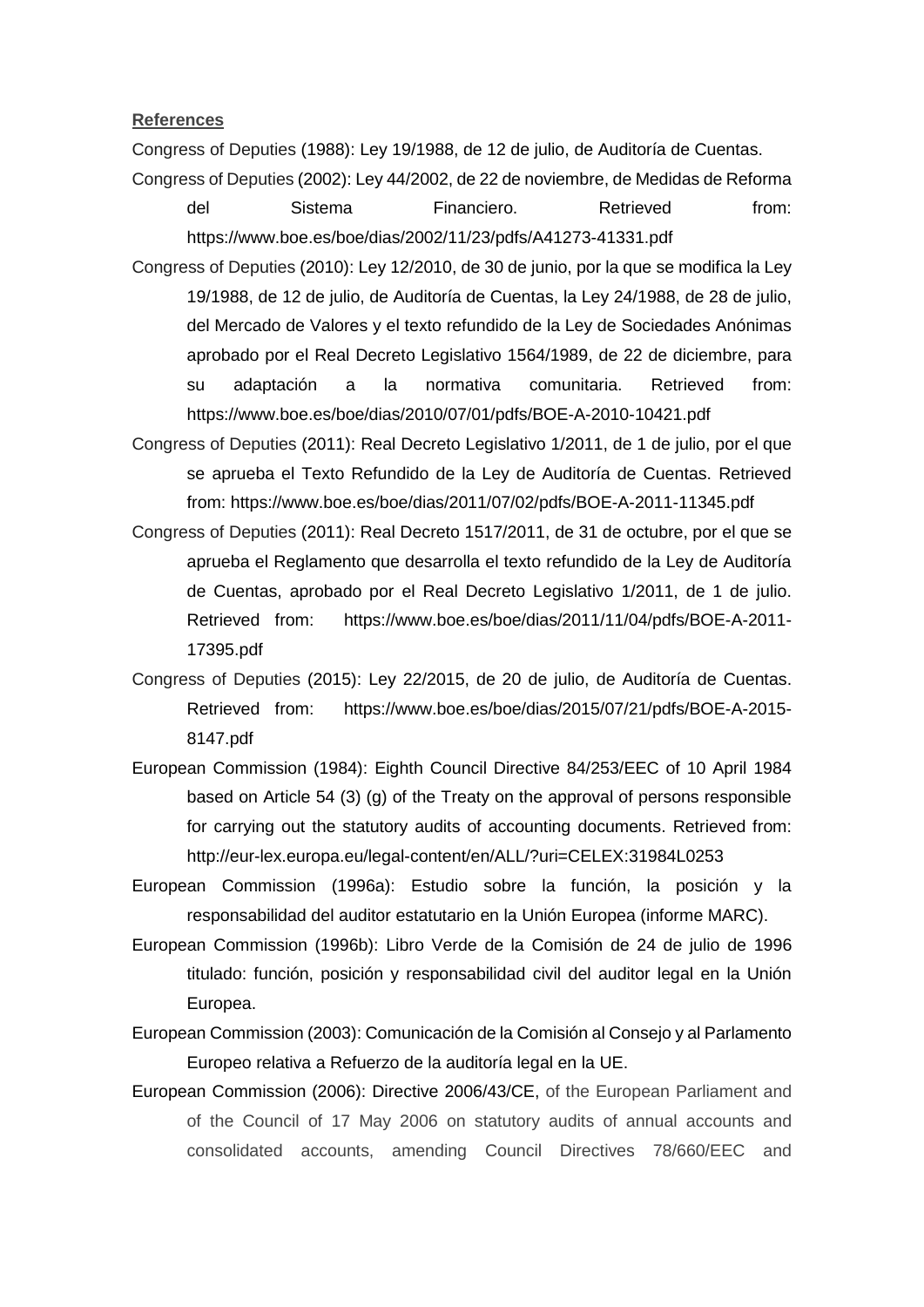83/349/EEC and repealing Council Directive 84/253/EEC. Retrieved from: [http://ec.europa.eu/finance/auditing/directives/index\\_en.htm](http://ec.europa.eu/finance/auditing/directives/index_en.htm)

- European Commission (2010): Green Papers "Corporate governance in financial institution". The contract of the contract of the Retrieved from: the from: http://ec.europa.eu/internal\_market/company/docs/modern/com2010\_284\_en.p df
- European Commission (2011): Green Paper "The EU corporate governance framework": http://ec.europa.eu/internal\_market/company/docs/modern/com2011- 164\_en.pdf
- European Commission (2014): Directive 2014/56/EU of the European Parliament and of the Council of 16 April 2014 amending Directive 2006/43/EC on statutory audits of annual accounts and consolidated accounts Text with EEA relevance. Retrieved **from:** http://www.javni-nadzorrevizije.hr/english/2014\_Directive%202014\_56.pdf
- European Commission (2014): Rule (EU) 537/2014 from the Parliament and the Council. Retrieved from: http://www.dbvev.de/uploads/media/VO\_537-2014-1604214- Abschlusspruefung-en.pdf
- European Commission (2014): *Regulation (EU) No 537/201[4\(1\)](http://www.europarl.europa.eu/sides/getAllAnswers.do?reference=E-2015-015970&language=EN#def1) will become applicable on 17 June 2016, together with Directive 2014/56/EU amending Directive 2006/43/E[C\(2\),](http://www.europarl.europa.eu/sides/getAllAnswers.do?reference=E-2015-015970&language=EN#def2) which sets out general rules on statutory audits. These new rules aim to improve audit quality in order to boost investor trust in companies' financial information.*
- Ordem dos Revisores Oficiais de Conta (OROC) (2015): Lei 140/2015 de 7 Setembro [aprova o novo Estatuto da Ordem dos Revisores Oficiais de Contas.](http://www.oroc.pt/gca/index.php?id=1587) Retrieved from: http://www.oroc.pt/fotos/editor2/Bastonario/2015/Lei1402015EOROC.pdf
- Ordem dos Revisores Oficiais de Conta (OROC) (2015): Lei 148/2015 [de 09 de](http://www.oroc.pt/gca/index.php?id=1587)  setembro - [aprova o Regime Jurídico da Supervisão de Auditoria.](http://www.oroc.pt/gca/index.php?id=1587) Retrieved from: http://www.oroc.pt/gca/index.php?id=1587
- Portaria 74-C/2016, issued in 24th March http://legislacaoportuguesa.com/portaria-n-o-74-c2016-diario-da-republica-n-o-592016-1o-suplemento-serie-ii-de-2016-03- 24/

**Webs**